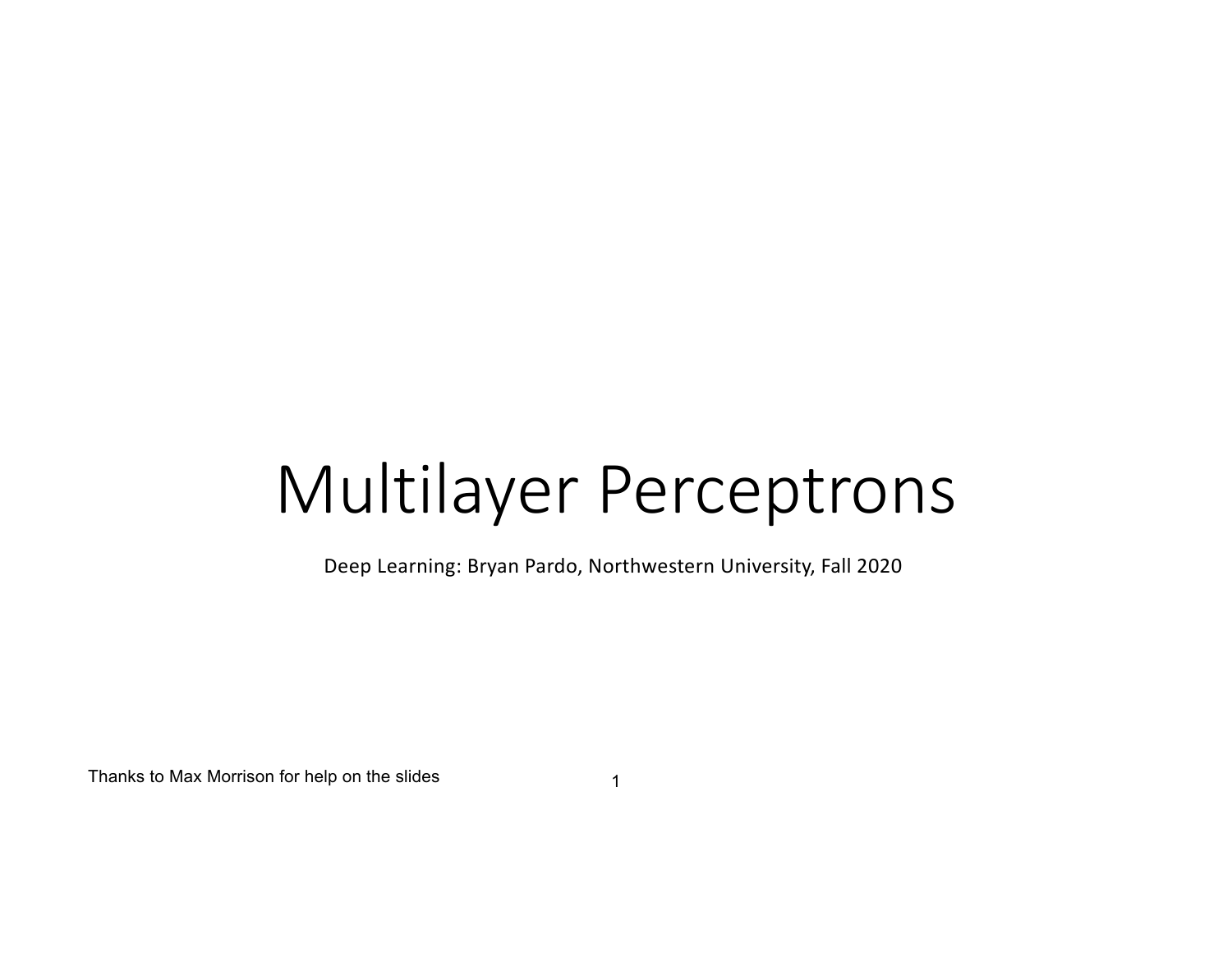#### Combining perceptrons can make any Boolean function



…if you can set the weights & connections right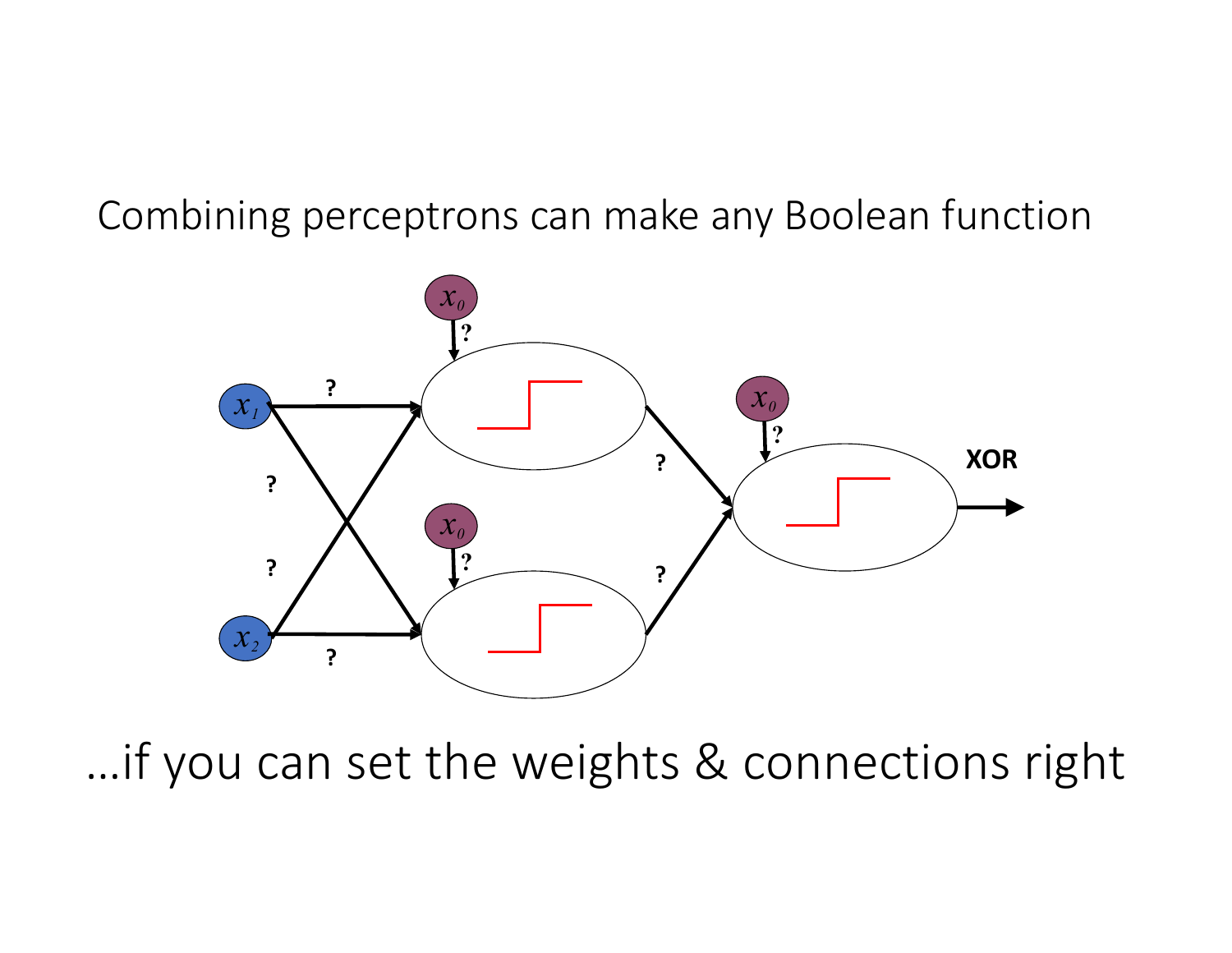Problem with a step function: Assignment of error

- Stymies multi-layer weight learning
- Limits us to a single layer of units
- Thus, only linear functions
- You can hand-wire XOR perceptrons, but the sytem can't learn XOR with perceptrons

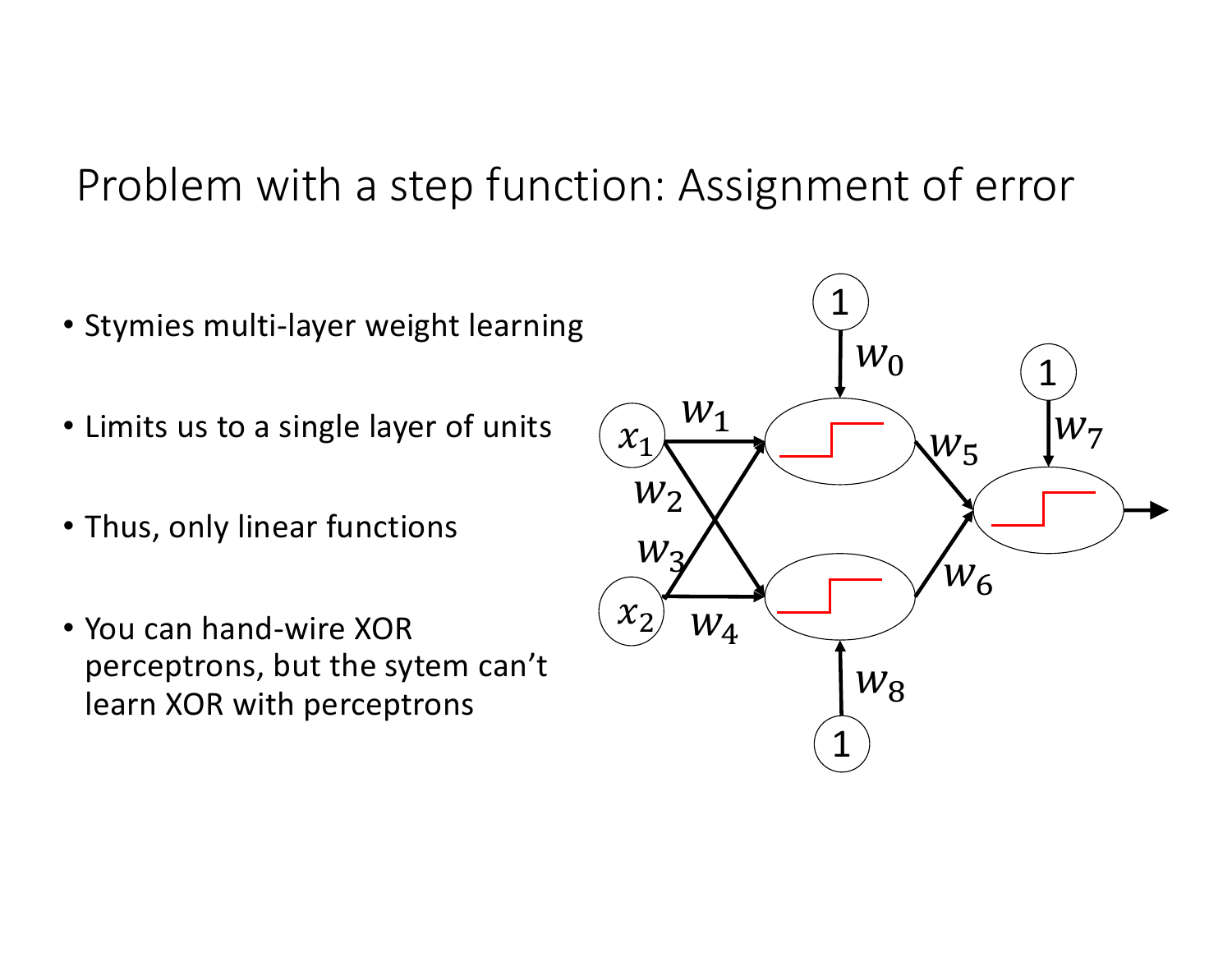# Linear Units & Delta Rule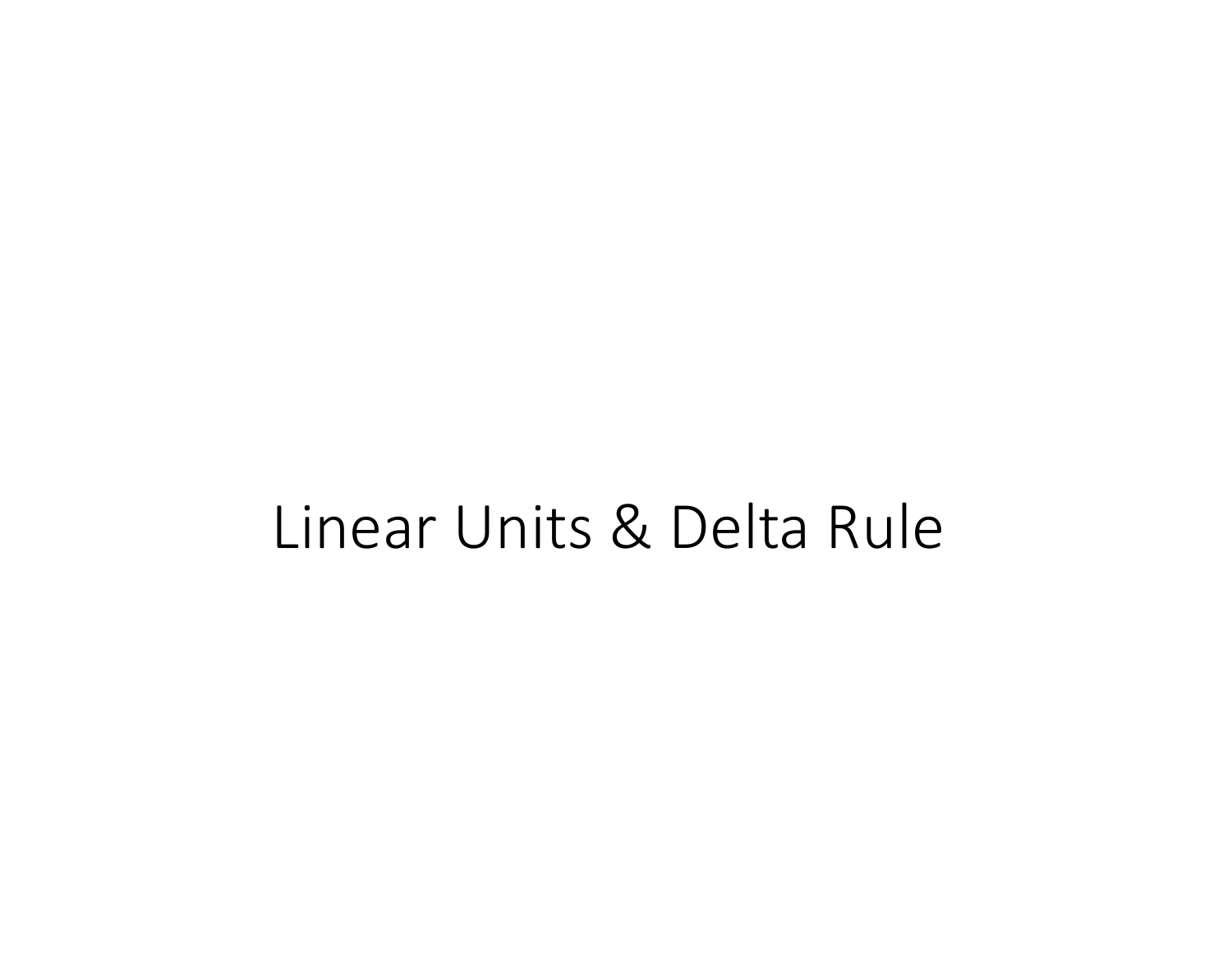## Solution: Remove the step function



$$
f(\mathbf{x}) = \sum_{i=0}^{n} w_i x_i = \mathbf{w}^T \mathbf{x}
$$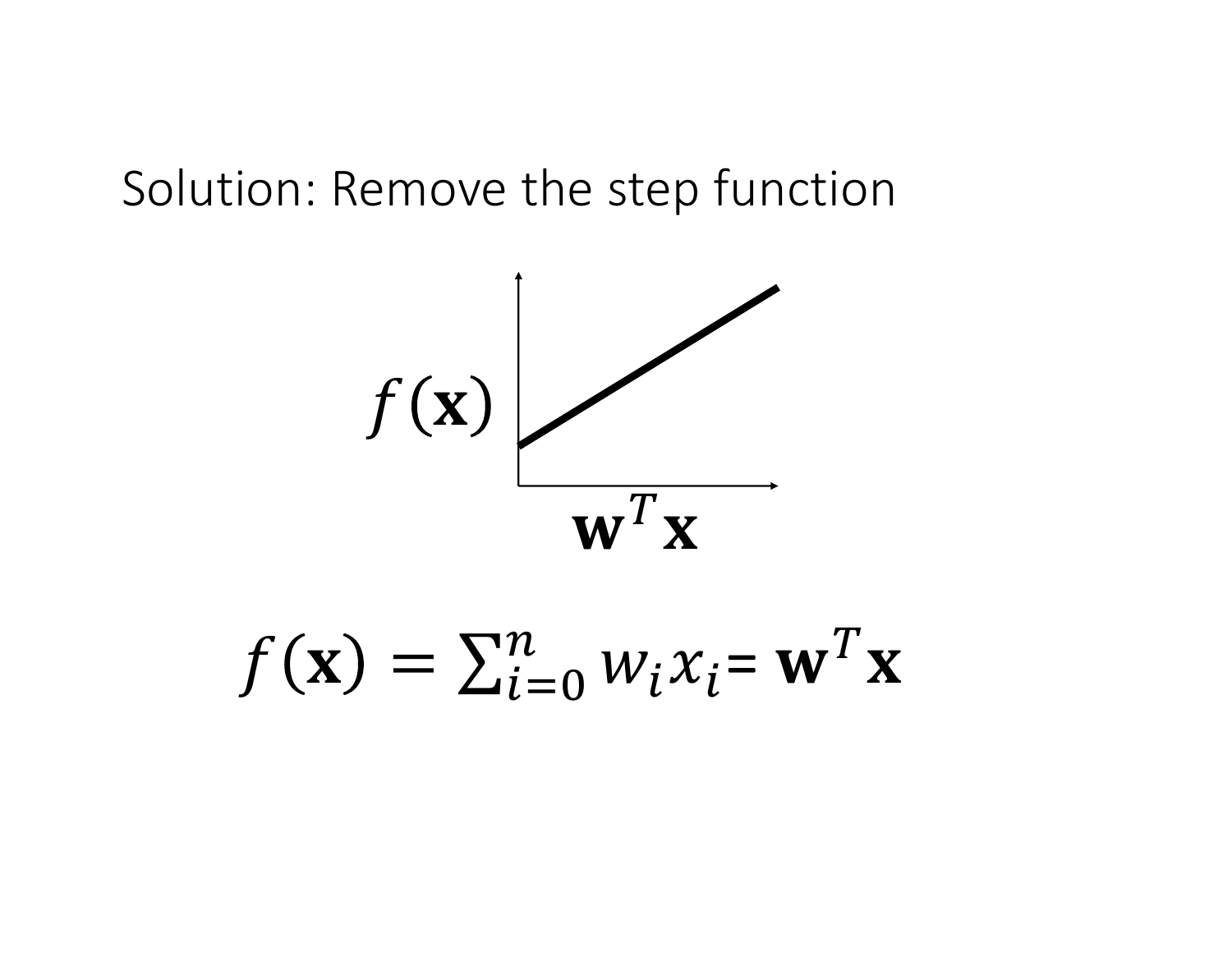# Better & worse than a perceptron

- All changes in input result in changed output
- This gives us a gradient everywhere
- We can learn multiple layers of weights.
- **Combining linear functions only gives you linear functions**
- you can't represent XOR

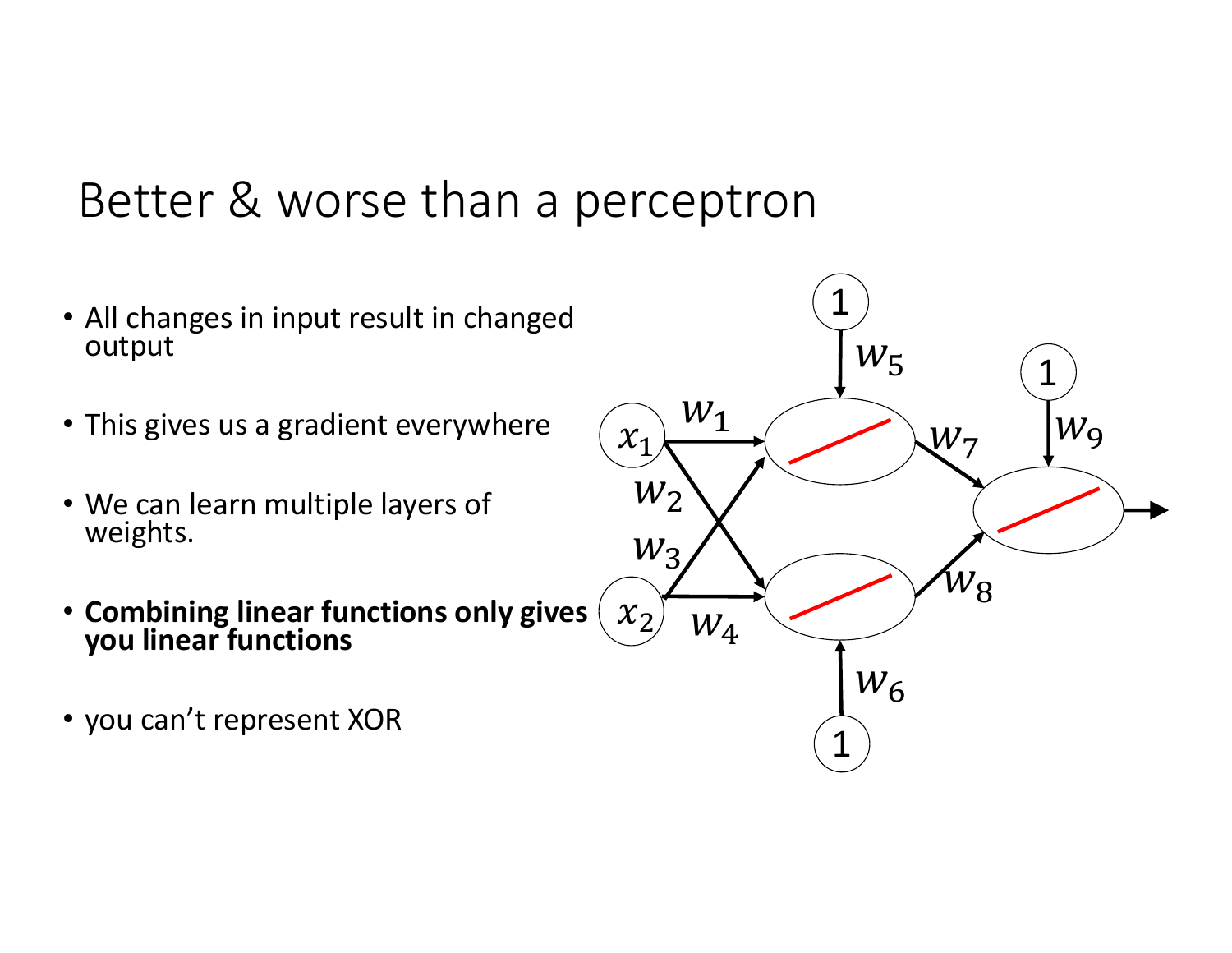## Many linear units: Only linear decisions



This is XOR.

A multilayer perceptron with linear units CANNOT learn XOR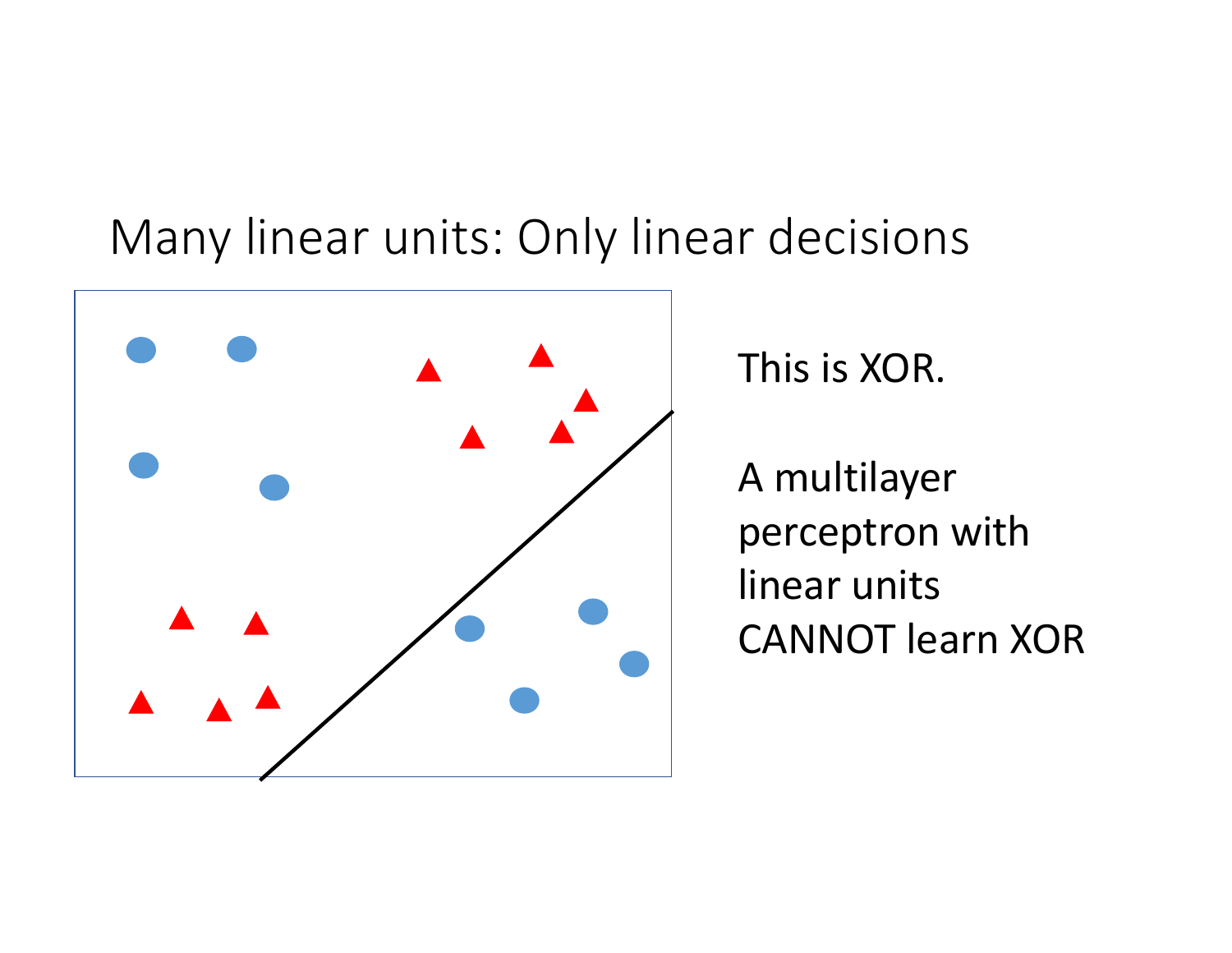# The Sigmoid Unit

Rumelhart, David E., James L. McClelland, and PDP Research Group. Parallel distributed processing. Vol. 1. Cambridge, MA, USA:: MIT press, 1987.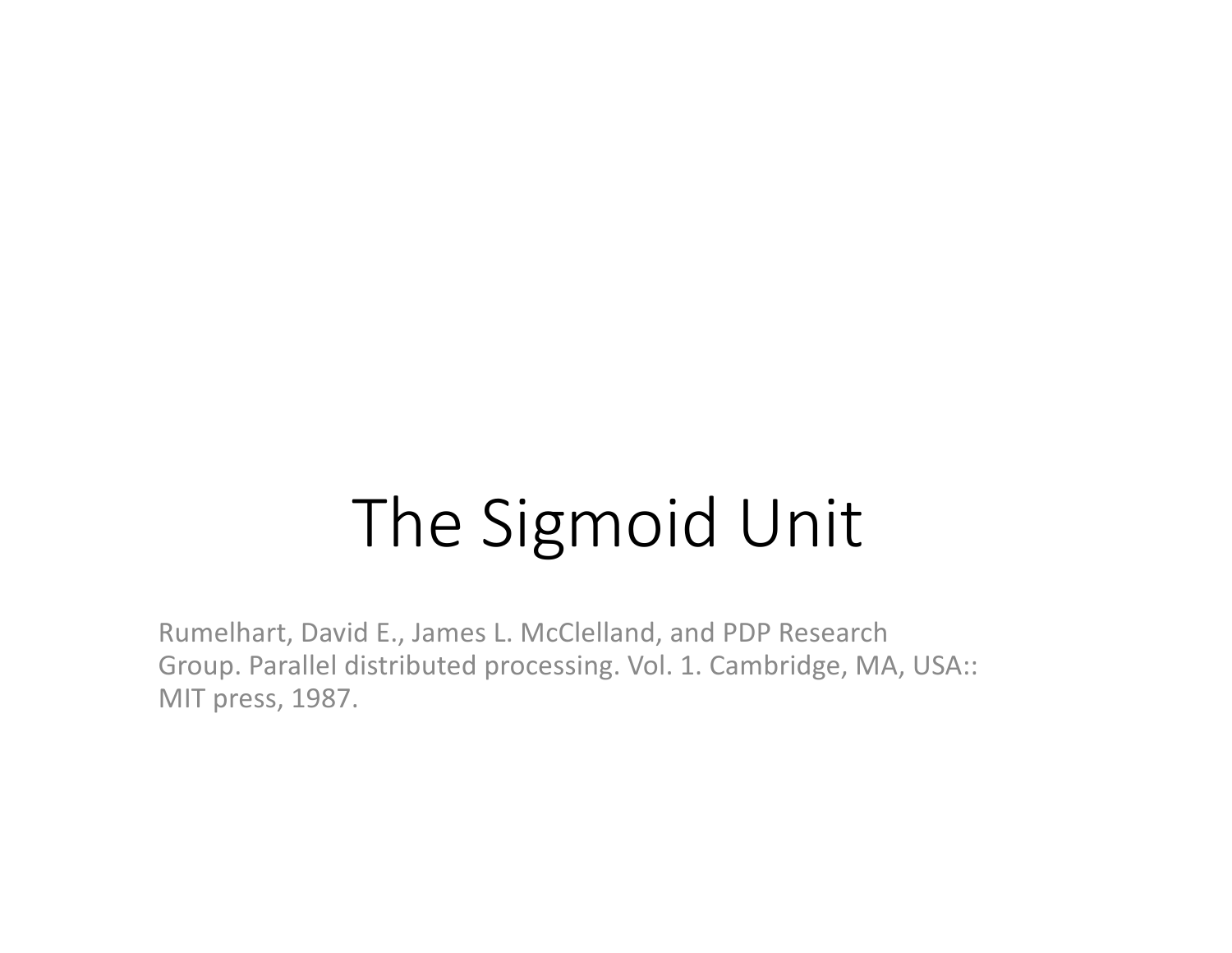Sigmoid (aka Logistic) function: best of both

Therefore

\n
$$
f(x) = \begin{cases} 1 & \text{if } 0 < \sum_{i=0}^{n} w_i x_i \\ -1 & \text{else} \end{cases}
$$
\nLinear

\n
$$
f(x) = \mathbf{w}^T \mathbf{x} = \sum_{i=0}^{n} w_i x_i
$$
\nUsing  $f(x) = \sigma(x) = \frac{1}{1 + e^{-(w^T x)}}$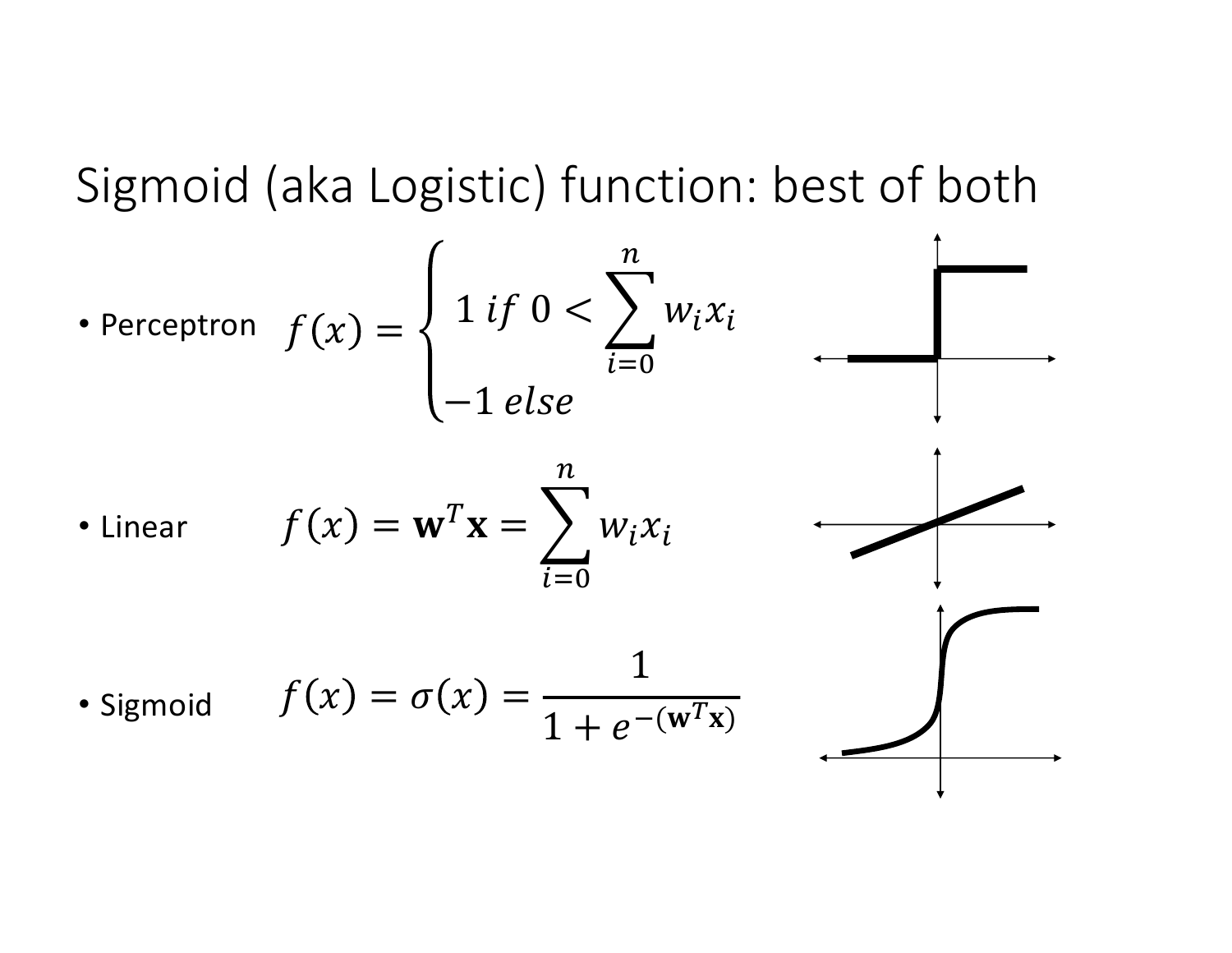# What's cool about the sigmoid function

- It looks like a rounded step function, so we can build circuits of arbitrary functions like we can with perceptrons
- It has non-zero slope everywhere and no sharp corners
- The derivative of the function is this:  $d\sigma(z)$  $\overline{dz}$  $= \sigma(z) (1 - \sigma(z))$
- …and it's easy to plug into the gradient descent algorithm to get the learning rule.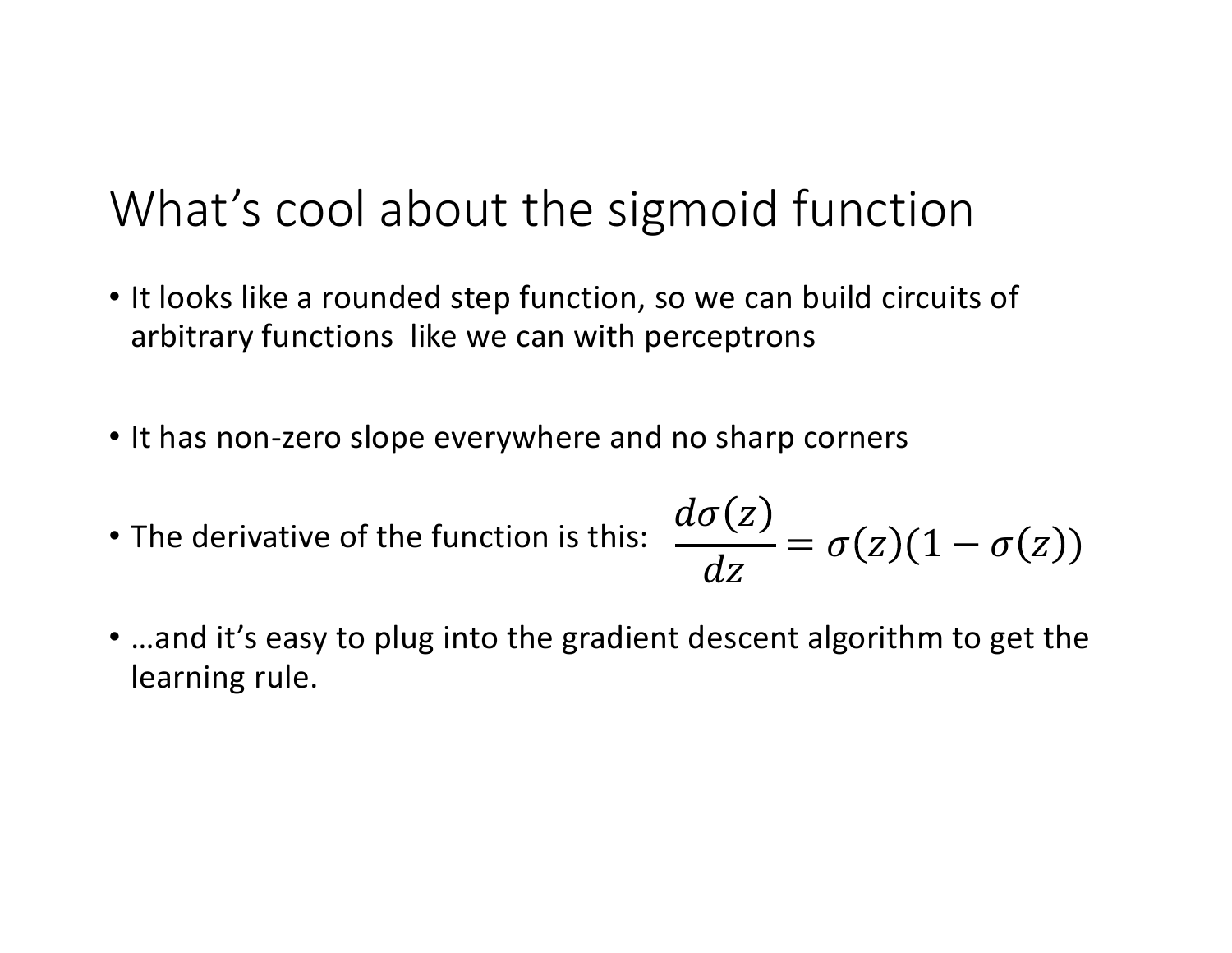# Multilayer Perceptron with sigmoid units



This is XOR.

A multilayer perceptron with sigmoid units CAN learn XOR…or any other arbitrary Boolean function.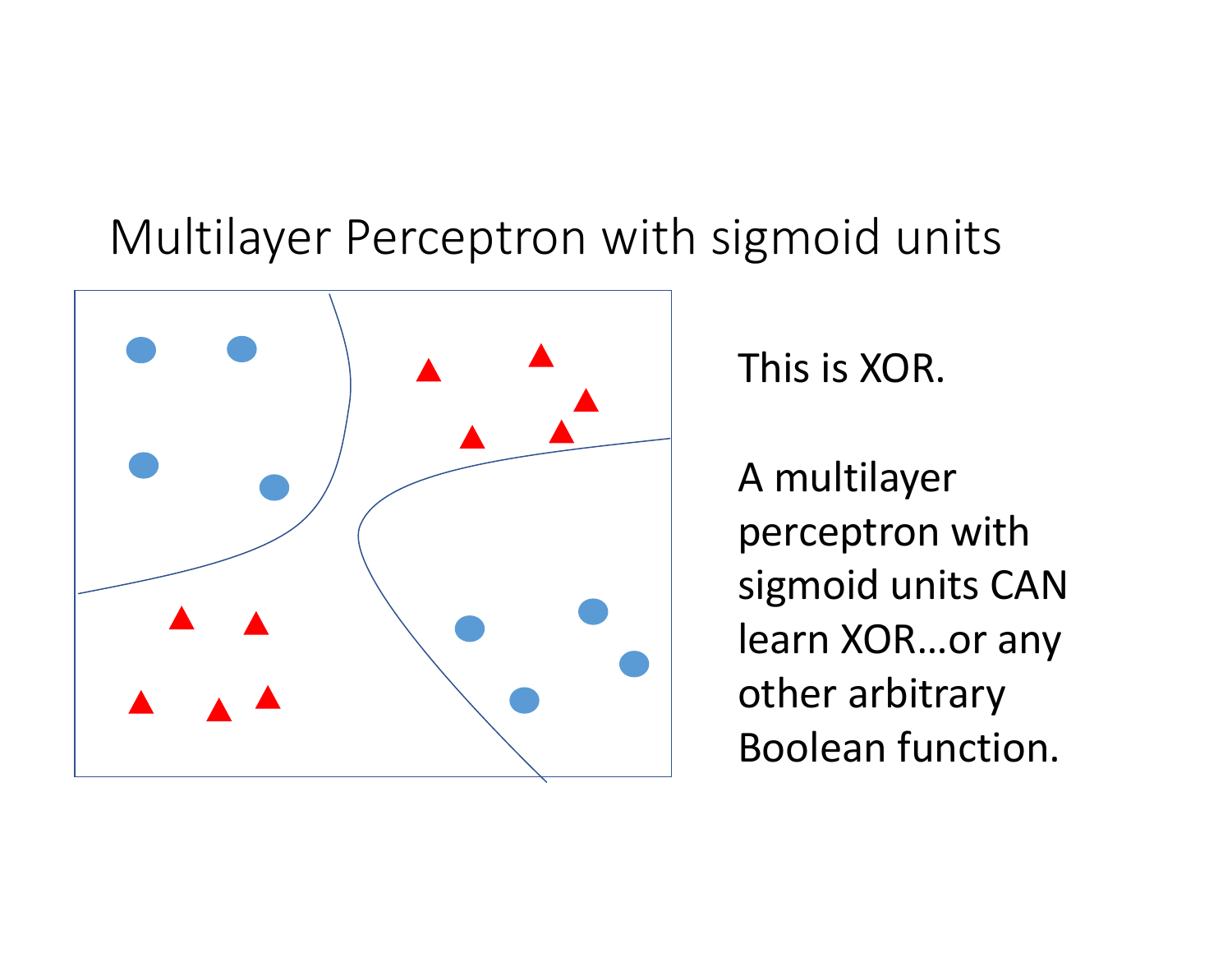# The promise of many layers

- Each layer learns an abstraction of its input representation (we hope)
- As we go up the layers, representations become increasingly abstract
- The hope is that the intermediate abstractions facilitate learning functions that require non-local connections in the input space (recognizing rotated & translated digits in images, for example)
- Modern neural networks can often be 100 layers deep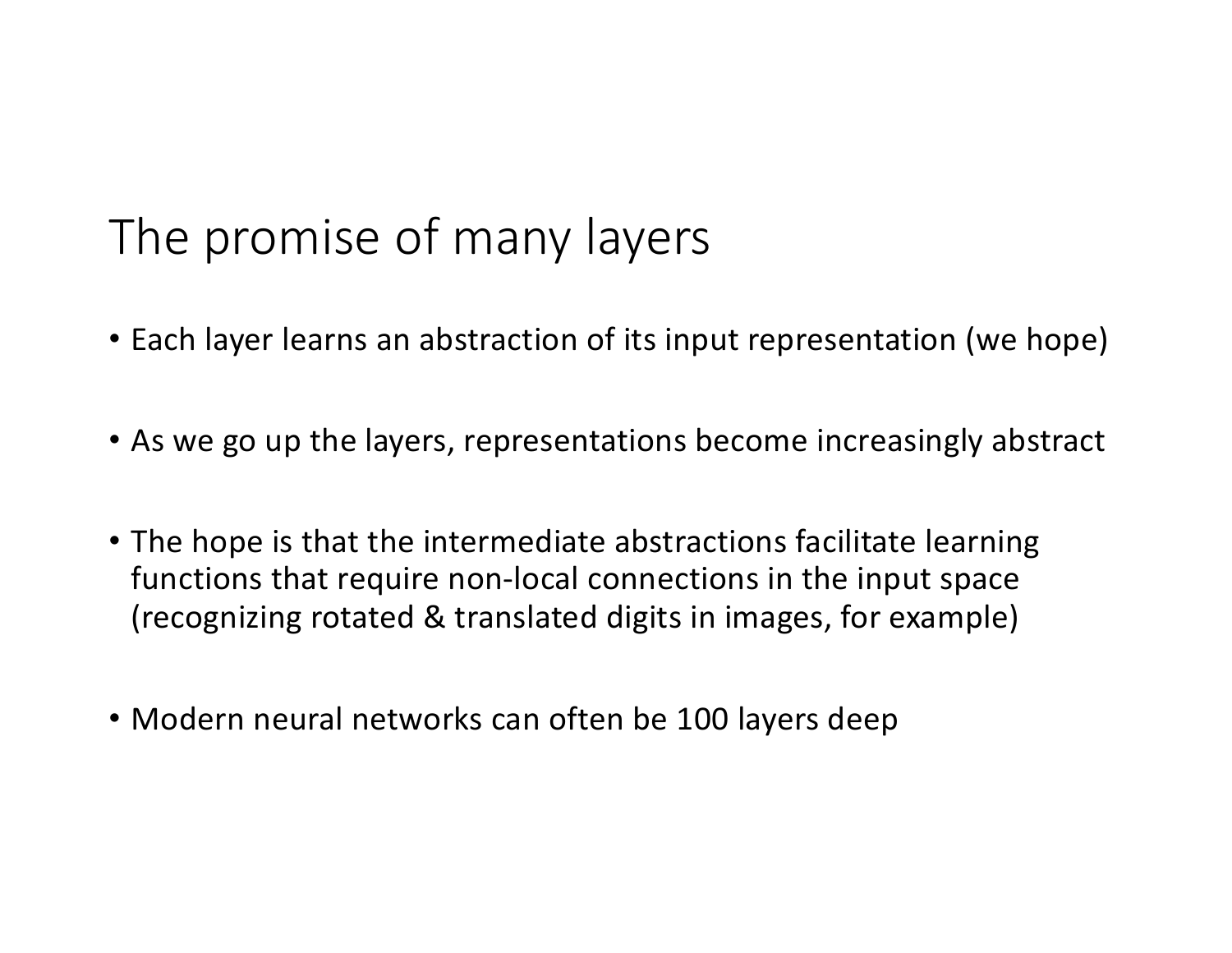#### For each dimension *i*, take the partial derivative

Our loss function:  $L = \frac{1}{2}(y - \hat{y})^2$  Our estimate:  $\hat{y} = \sigma(z) = \frac{1}{1 + e^{-z}}$ , where  $z = \mathbf{w}^T \mathbf{x}$ 

 $\partial L$  $\partial w_i$ =  $\partial L$  $\partial \hat{y}$  $\partial \hat{y}$  $\partial z$  $\partial z$  $\partial w_i$ gives the change of loss function  $L$  with respect to weight  $w_i$ 

Therefore 
$$
\frac{\partial L}{\partial \hat{y}} = (y - \hat{y}) = (y - \sigma(z))
$$

$$
\text{.} \text{and} \quad \frac{\partial \hat{y}}{\partial z} = \sigma(z)(1 - \sigma(z)), \text{ as was given to us.}
$$

$$
\text{...and} \quad \frac{\partial z}{\partial w_i} = x_i \text{ , since } z = \mathbf{w}^T \mathbf{x} = w_0 x_0 \text{ ... } + w_i x_i \text{ ... } + w_d x_d
$$

Therefore, 
$$
\frac{\partial L}{\partial w_i} = (y - \sigma(z))\sigma(z)(1 - \sigma(z))x_i
$$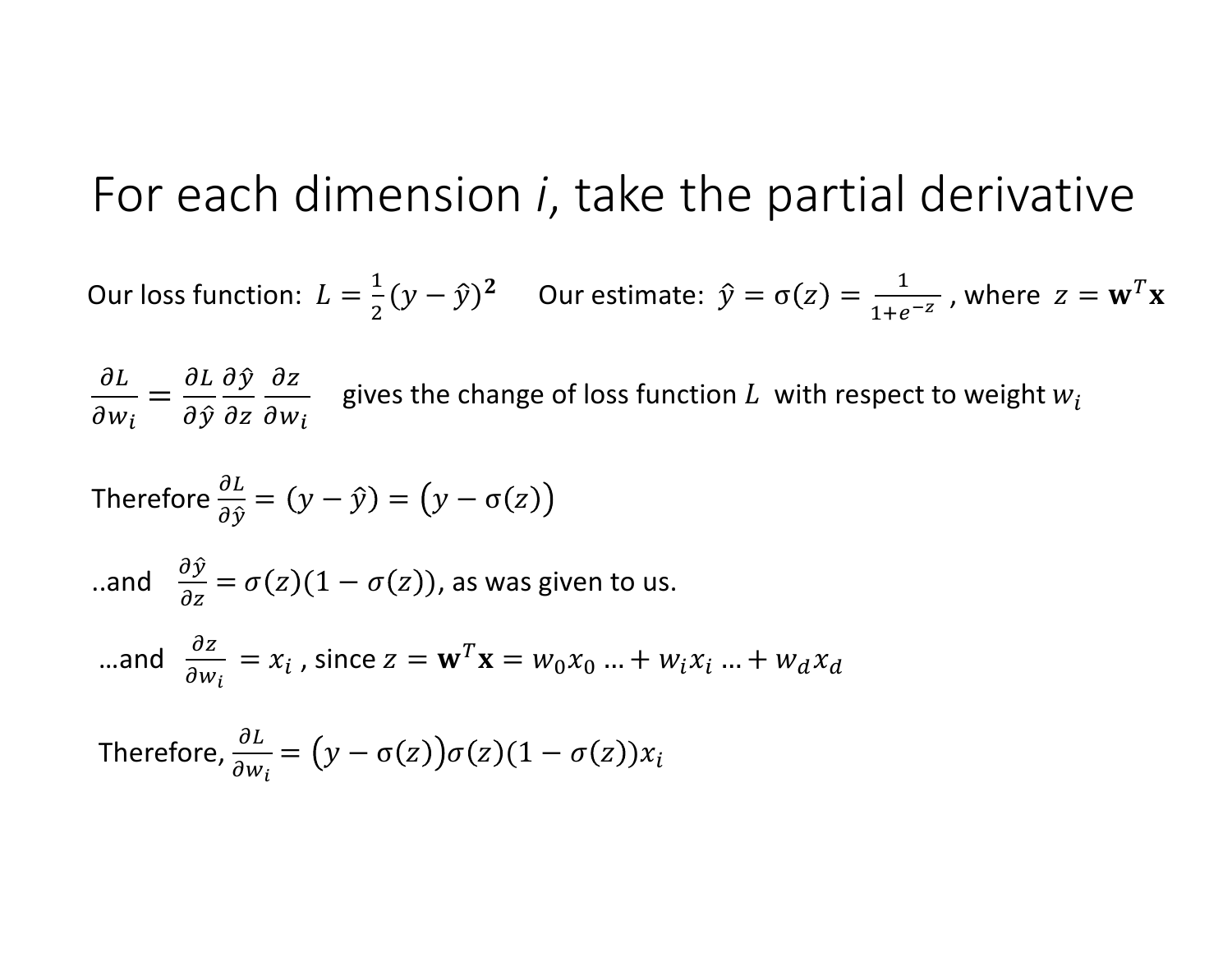## For each dimension *i*, take the partial derivative

From the previous slide: 
$$
\frac{\partial L}{\partial w_i} = (y - \sigma(z))\sigma(z)(1 - \sigma(z))x_i
$$
  
Let's compose  $\sigma(z) = \frac{1}{1 + e^{-z}}$  and  $z = \mathbf{w}^T \mathbf{x}$  into one function  
(called  $\sigma(\mathbf{x})$ ), to get the following:

$$
\sigma(\mathbf{x}) = \frac{1}{1 + e^{-\mathbf{w}^T \mathbf{x}}}
$$

This lets us now write the change in loss as:

$$
\frac{\partial L}{\partial w_i} = (y - \sigma(\mathbf{x}))\sigma(\mathbf{x})(1 - \sigma(\mathbf{x}))x_i
$$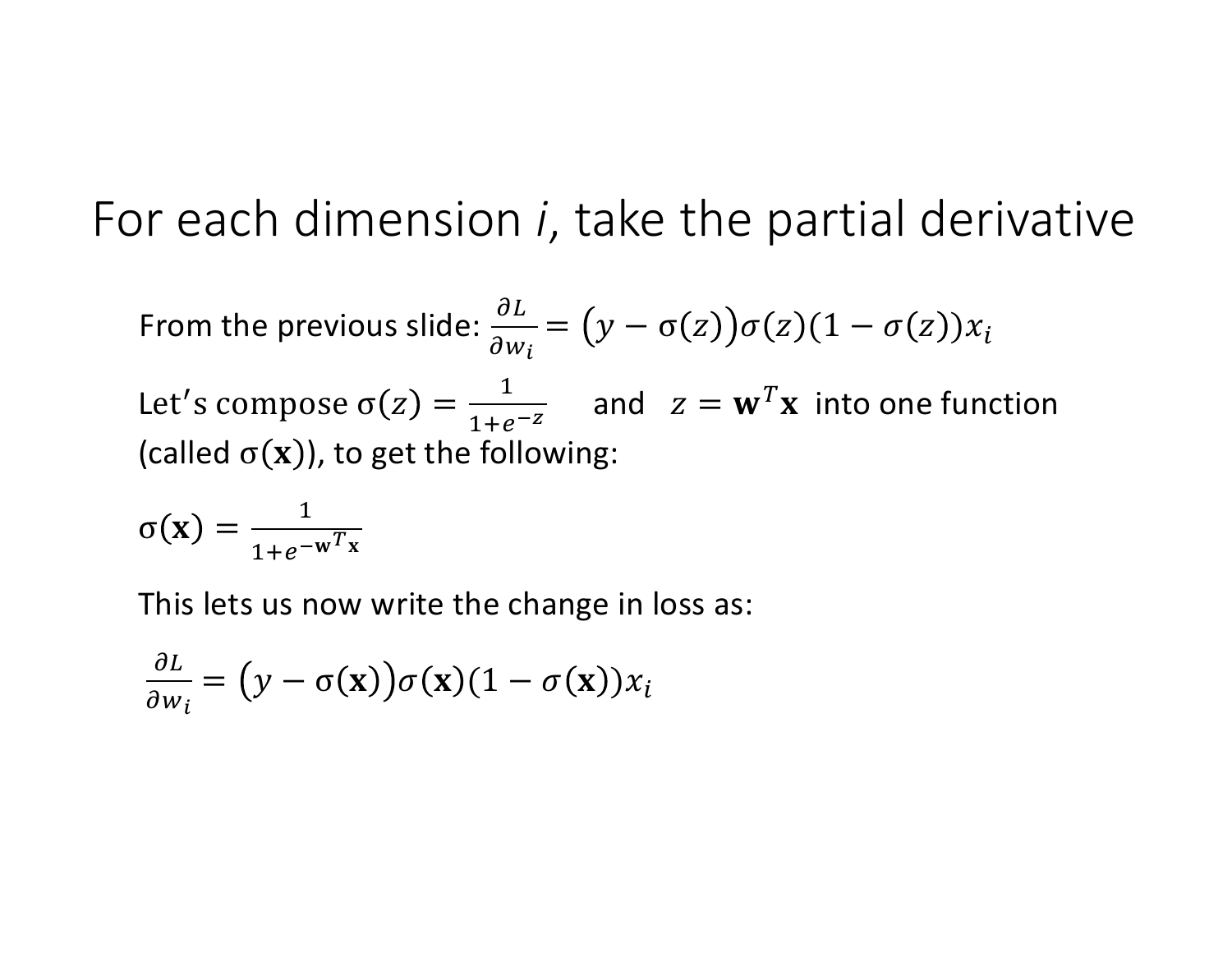# Backpropagation of error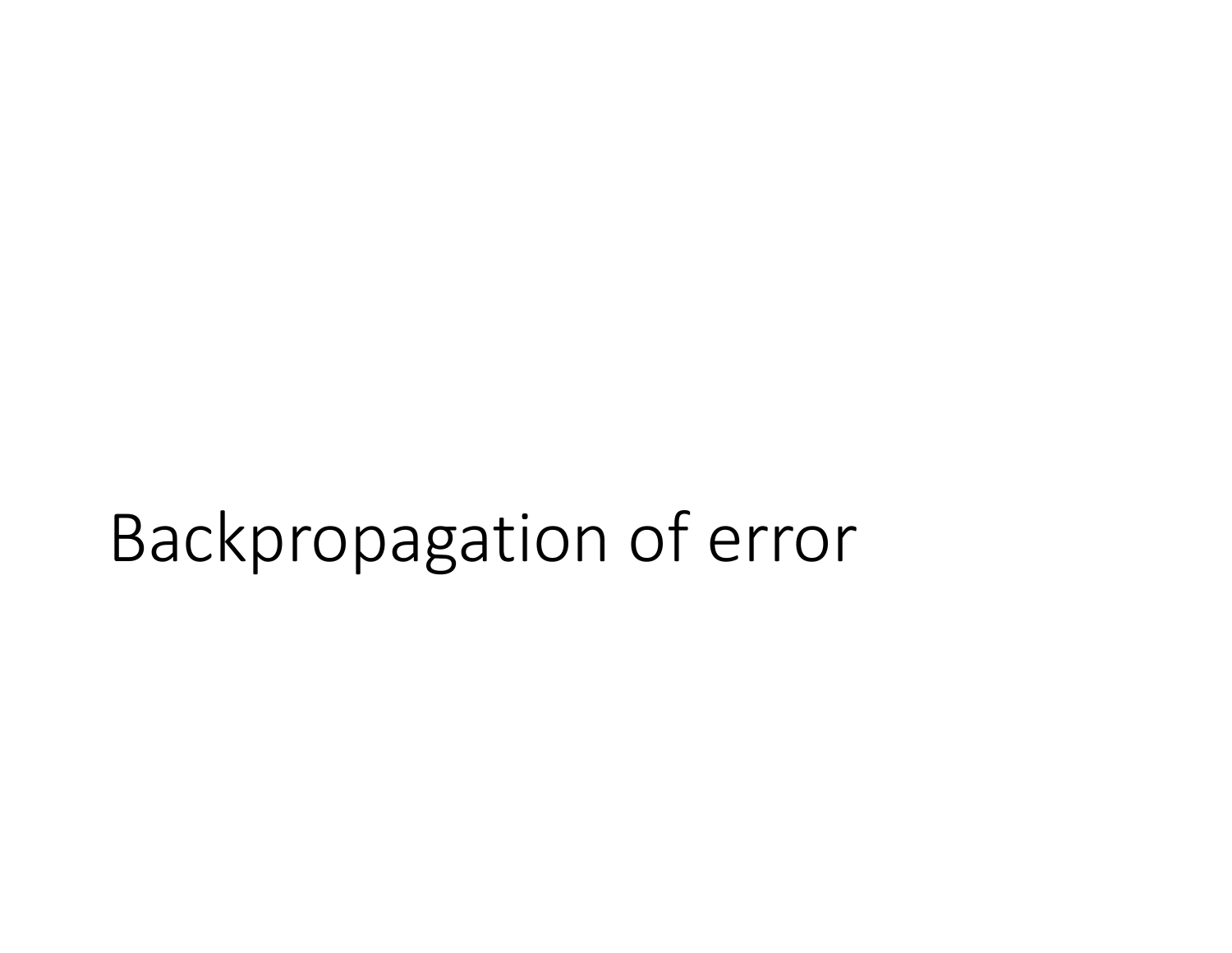# Where we left off

- We have the  $\sigma(x)$  sigmoid function that we can train with gradient descent, because it's differentiable and has a non-zero gradient everywhere.
- We can plug multiple sigmoids together to form arbitrary Boolean functions, by just interpreting the last output with sign( $\sigma(x)$ )
- We now need a way to have error from the output sigmoid function to flow to the input, so we can adjust the parameters of every  $\sigma(x)$ on the path from the input to the output when we do our gradient descent.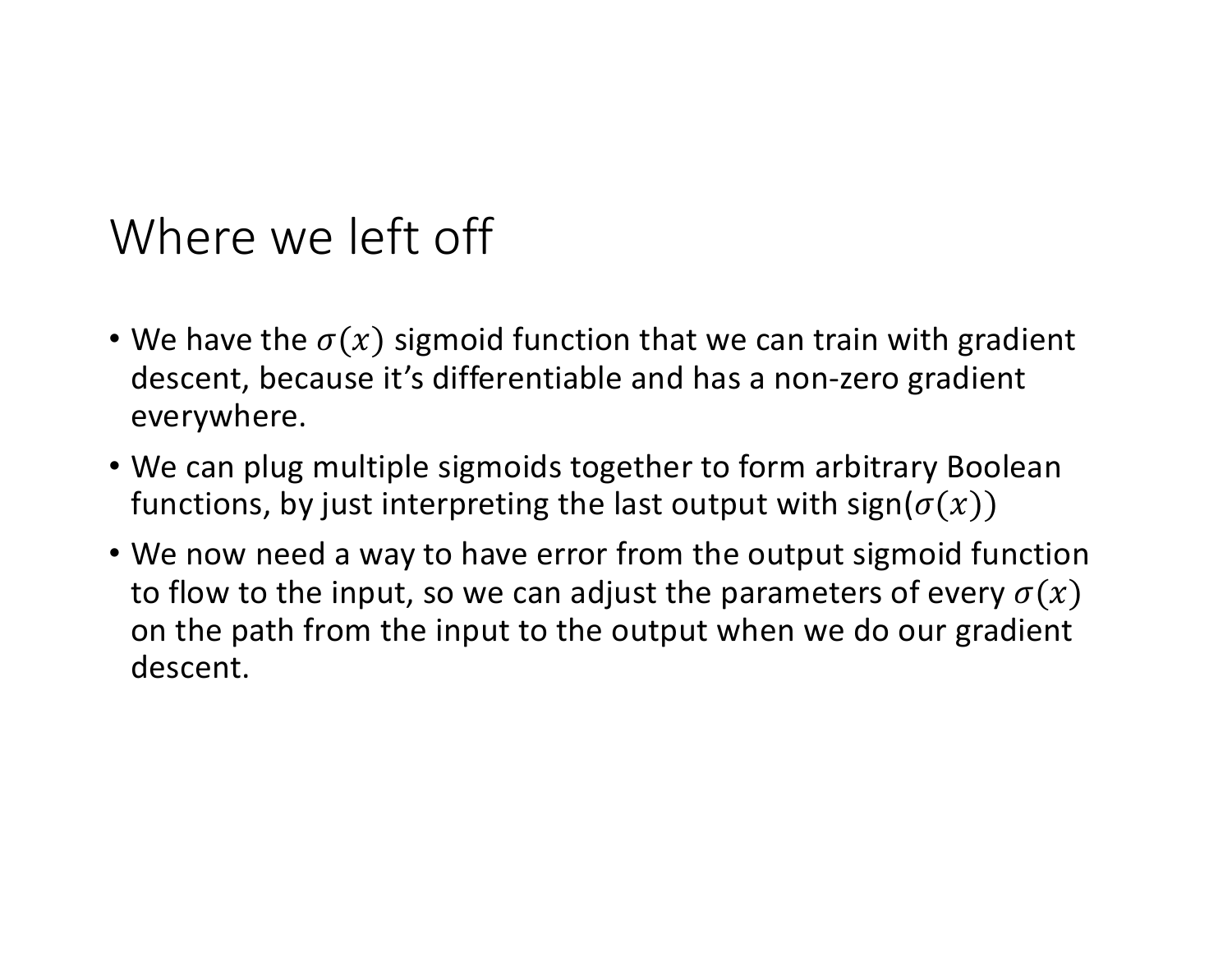## The loss derivative in the last layer

For output node *k* and hidden node *h*, the derivative of the loss with respect to weight  $w_{h,k}$  is…

$$
\frac{\partial L}{\partial w_{h,k}} = (y - \sigma(\mathbf{x}))\sigma(\mathbf{x})(1 - \sigma(\mathbf{x}))x_h
$$

...where  $x_h$  is the output of node  $h$ and *y* is the true label.

Let 
$$
\delta_k = (y - \sigma(\mathbf{x}))\sigma(\mathbf{x})(1 - \sigma(\mathbf{x}))
$$
  
So now:  $\frac{\partial L}{\partial w_{h,k}} = \delta x_h$ 

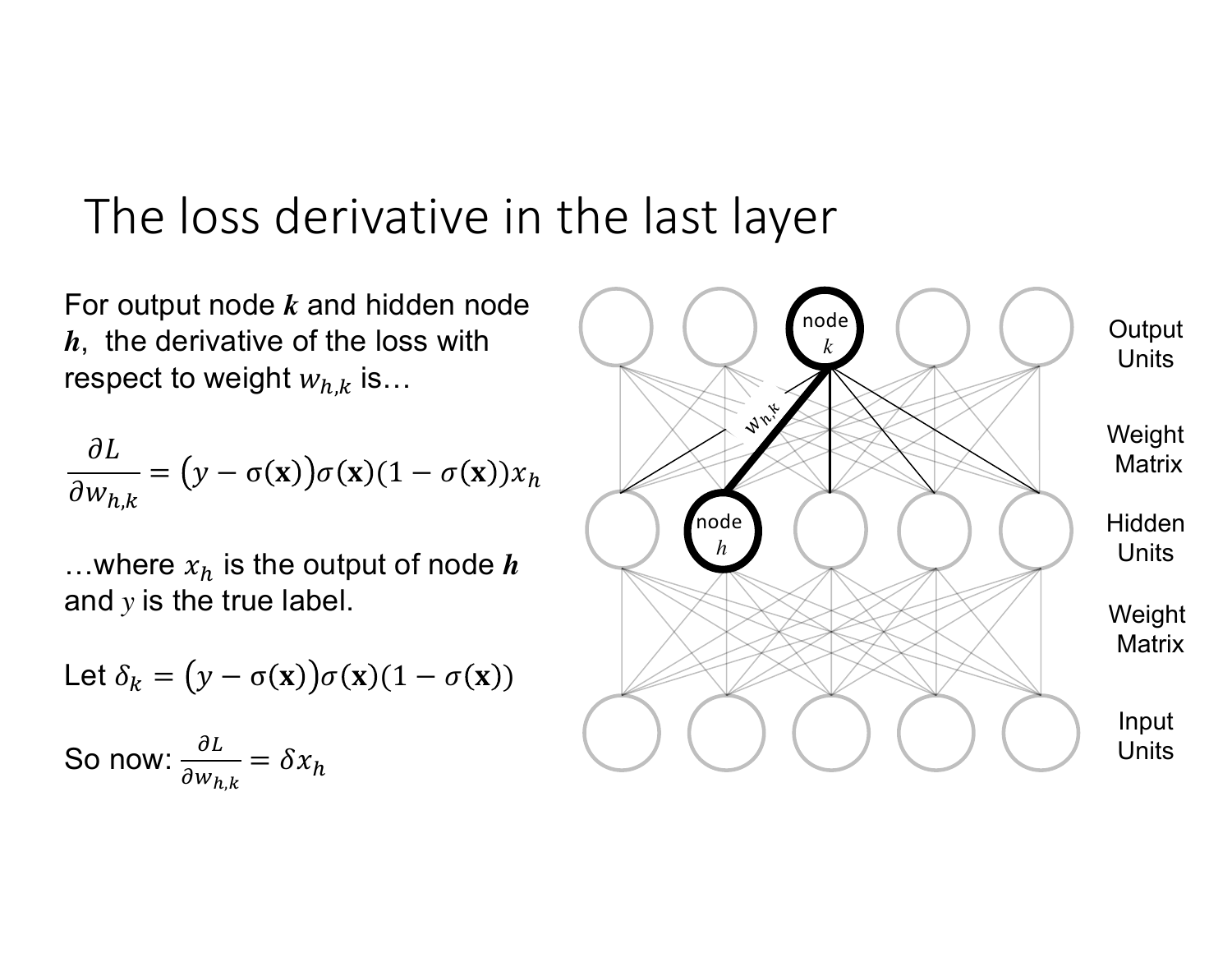# Can we do the same for hidden node h?

$$
\frac{\partial L}{\partial w_{i,h}} = (y - \sigma(\mathbf{x}))\sigma(\mathbf{x})(1 - \sigma(\mathbf{x}))x_i
$$

Here,  $x_i$  is now the *i*-th input to node  $h$ .

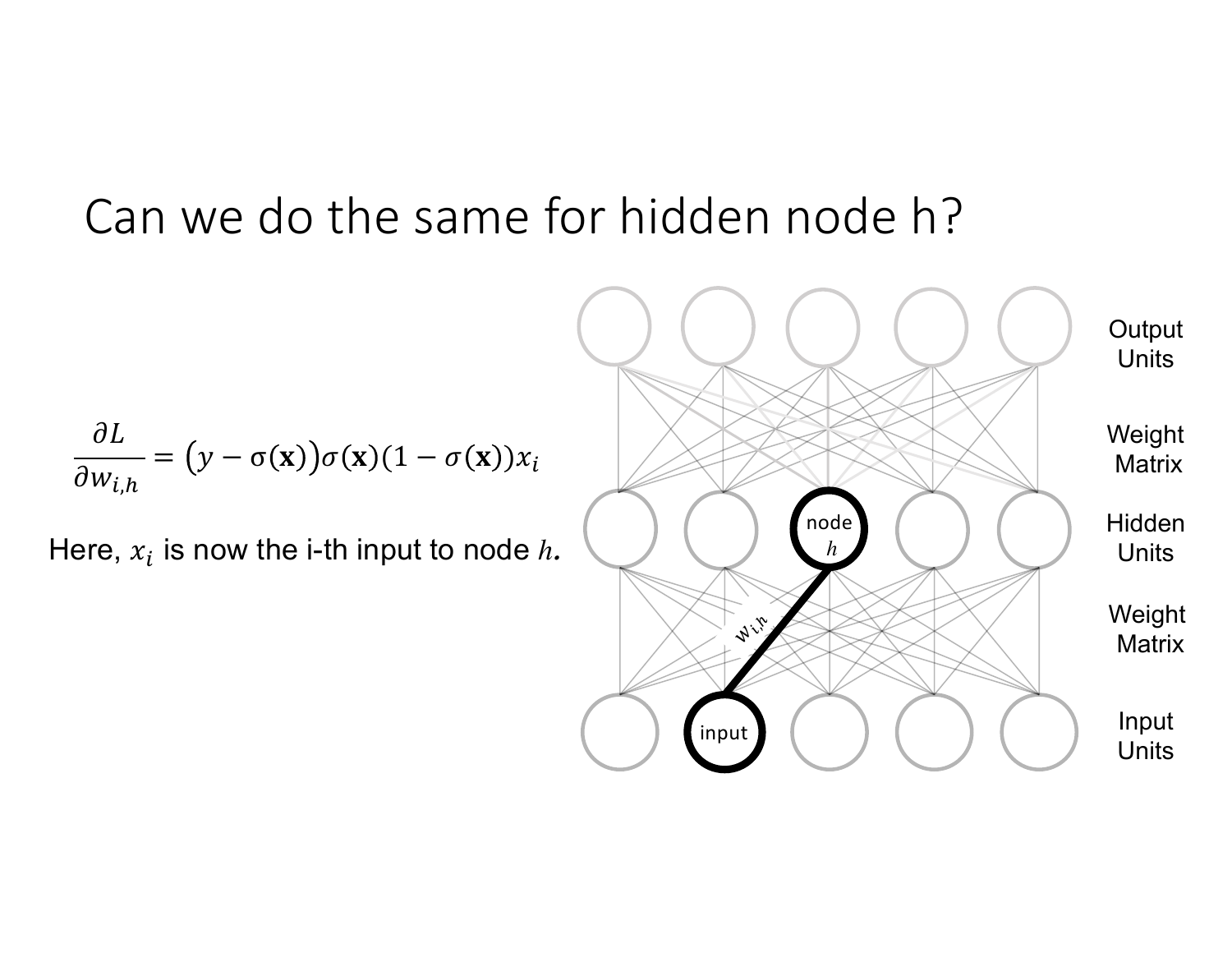# No! We can't. We don't know what y is.



input

Input **Units** Weight **Matrix Units** 

**Output Units** 

Weight **Matrix** 

**Hidden**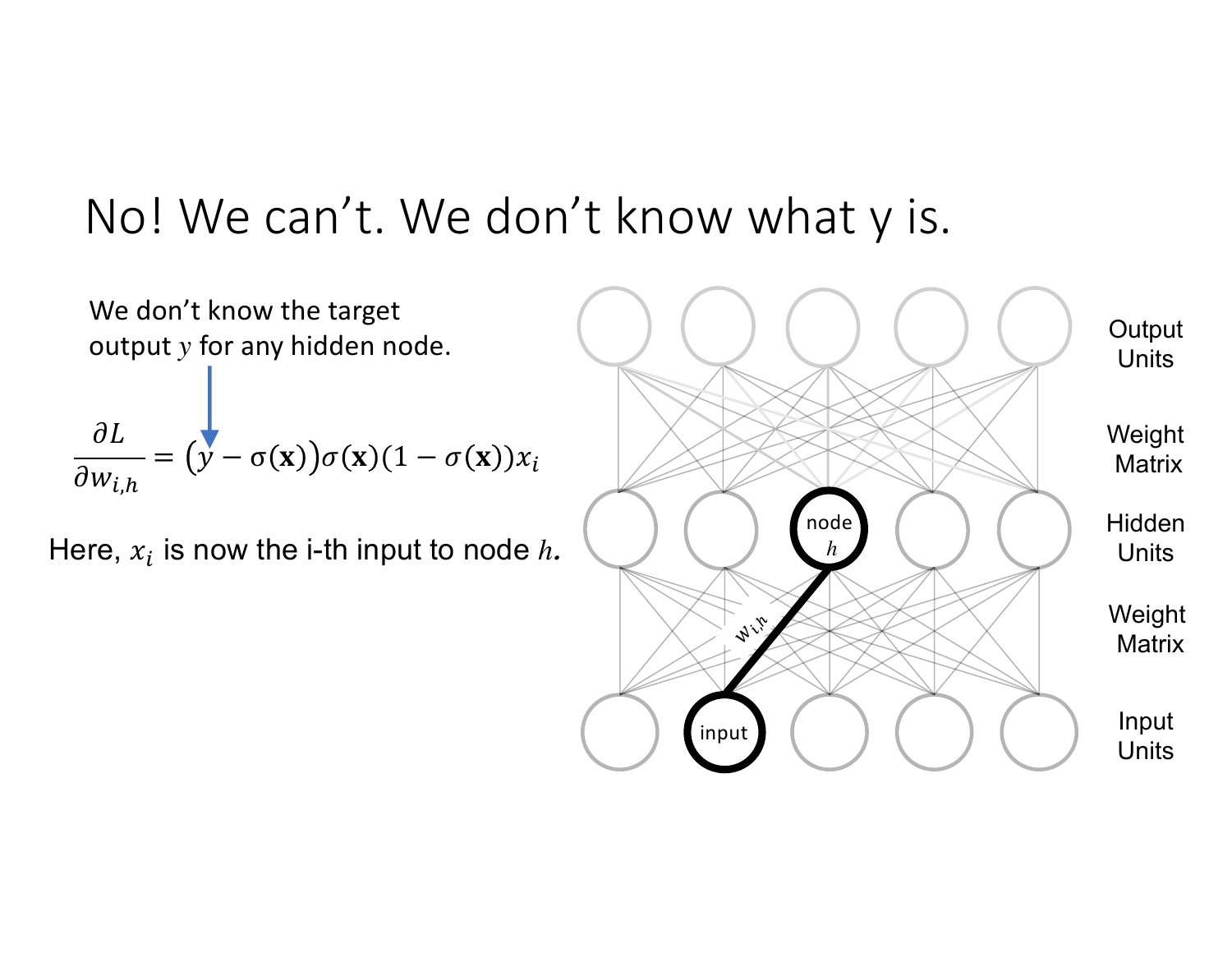# Loss derivative in a hidden layer

Recall that for any output node *k*

 $\delta_k = (y - \sigma(\mathbf{x})) \sigma(\mathbf{x}) (1 - \sigma(\mathbf{x}))$ 

We don't know the target value *y* for a hidden node *h*.

But we do know how much *h* contributed to the loss of the output nodes it feeds into.

Let's take the sum of the losses of those output nodes, weighted by the strength of the connection between *h* and each of those output nodes  $k: (\sum_k w_{h,k} \, \delta_k)$ 

This will become our substitute for the loss measurement of  $y - \sigma(x)$ 

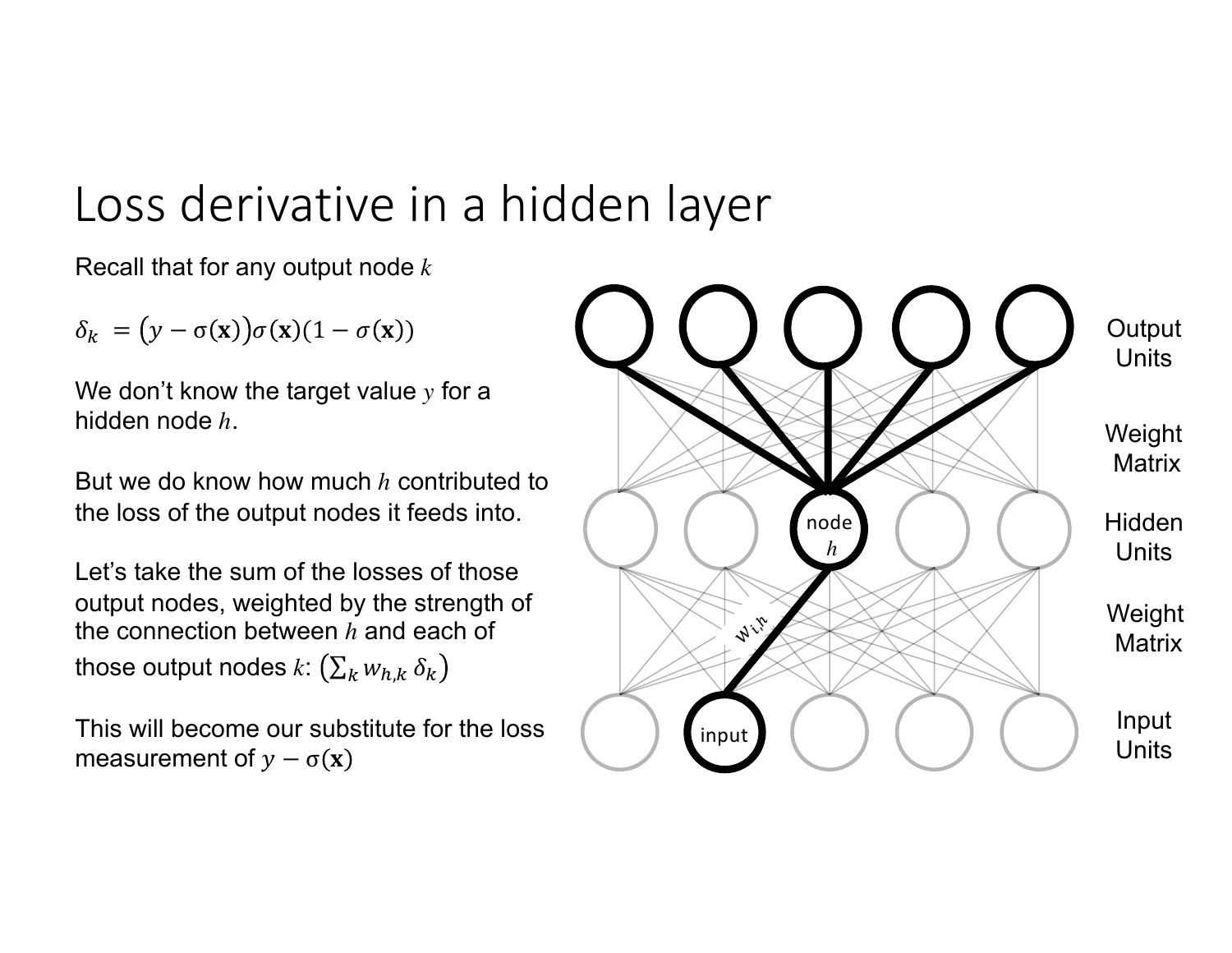# Loss derivative in a hidden layer

So for an output node *k*, we'll use

$$
\delta_k = (y - \sigma(\mathbf{x}))\sigma(\mathbf{x})(1 - \sigma(\mathbf{x}))
$$

…and a hidden node *h* will use

$$
\delta = \left(\sum_{k} w_{h,k} \,\delta_k\right) \sigma(\mathbf{x}) (1 - \sigma(\mathbf{x}))
$$

…and we then do:  $\partial L$  $\partial w_{i,h}$  $=\delta x_i$ 

Here,  $x_i$  is the ith input.

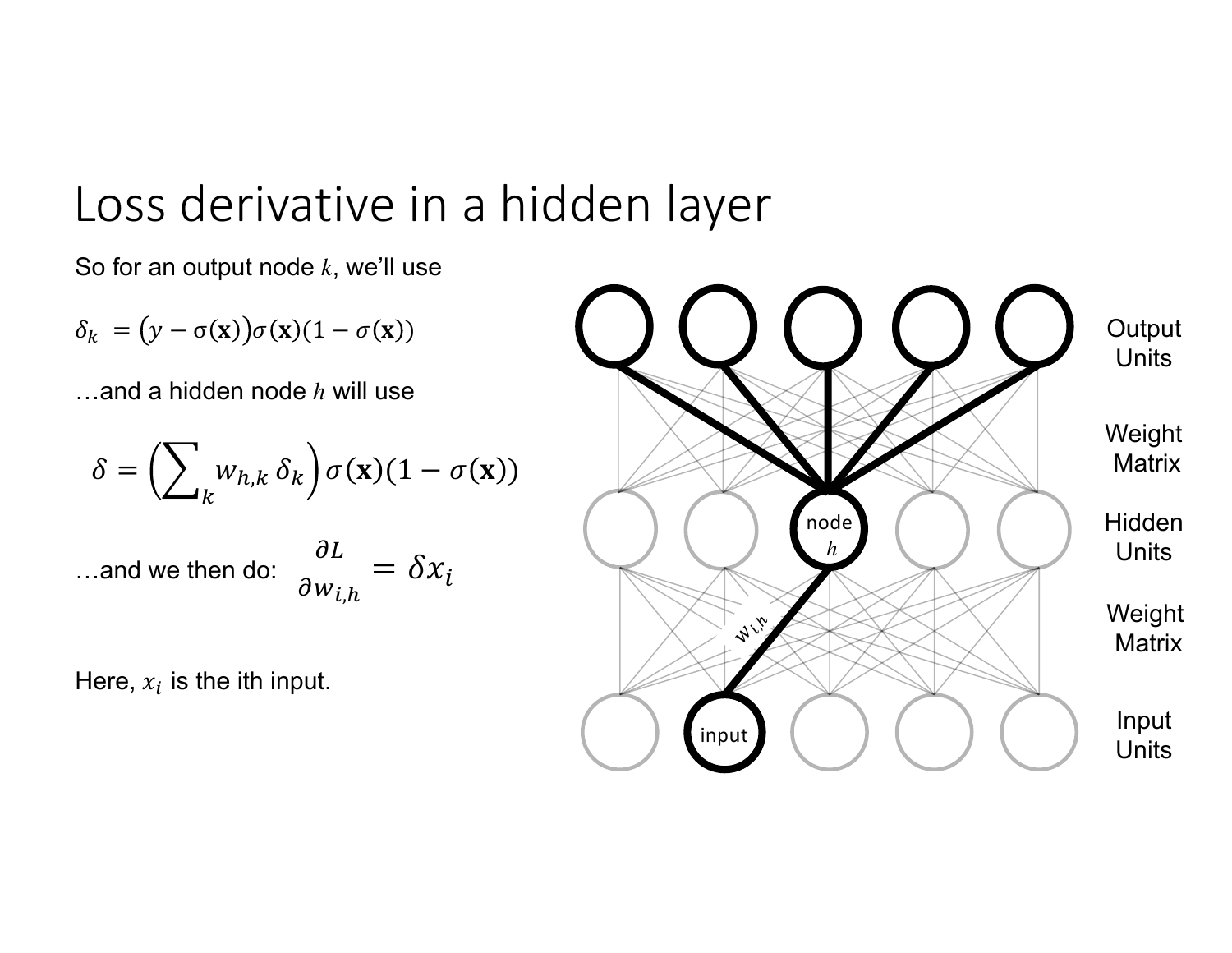# We can chain this together for more layers

The "output" layer is just a later hidden layer.

The "input" layer is just an earlier hidden layer.

We can go many layers deep.

(How many?)

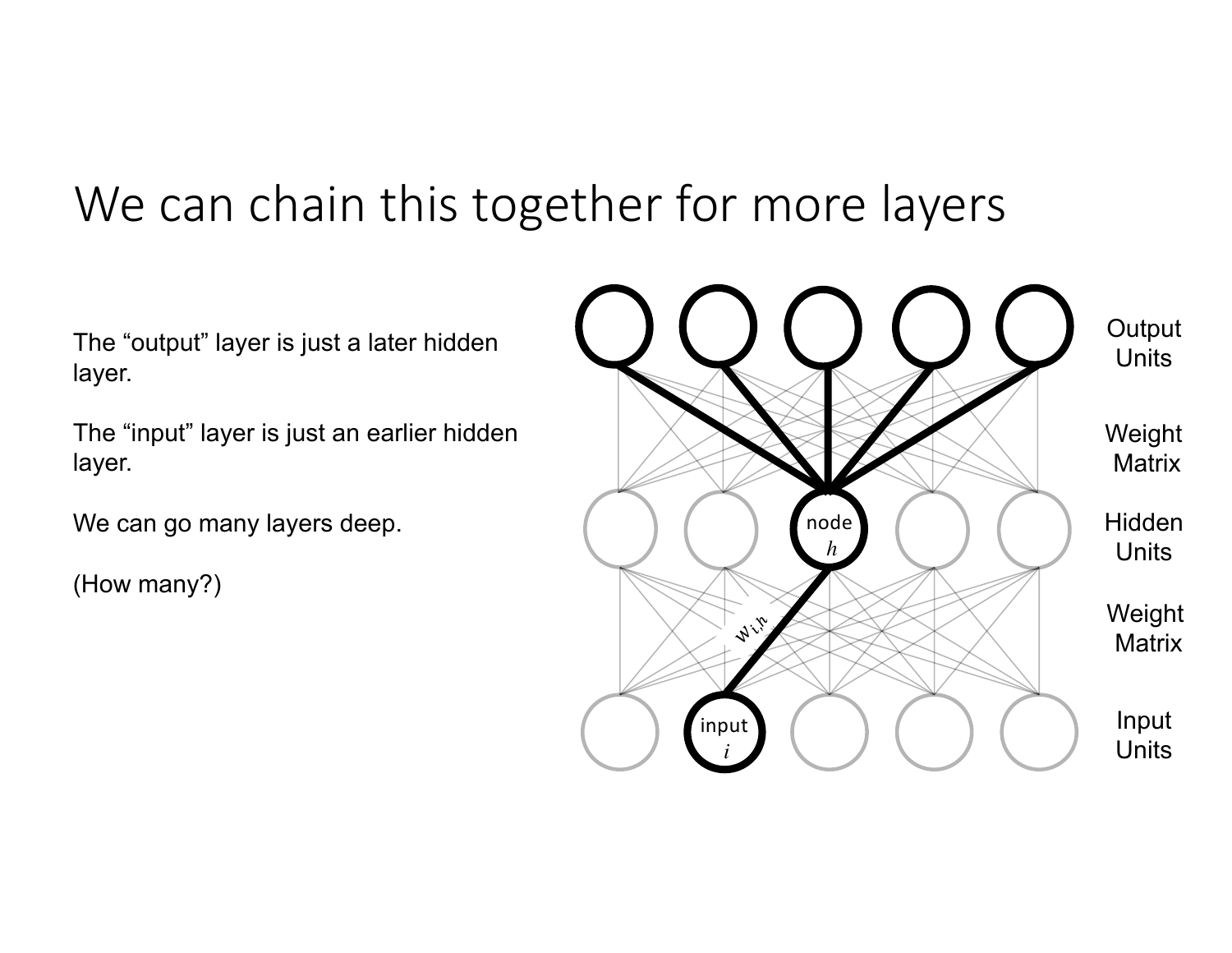# Sigmoid + SSE are not your only choices

- Pick an activation function
- Pick a loss function
- Make sure they're both differentiable (or sub-differentiable)
- You can now backpropagate error through multiple layers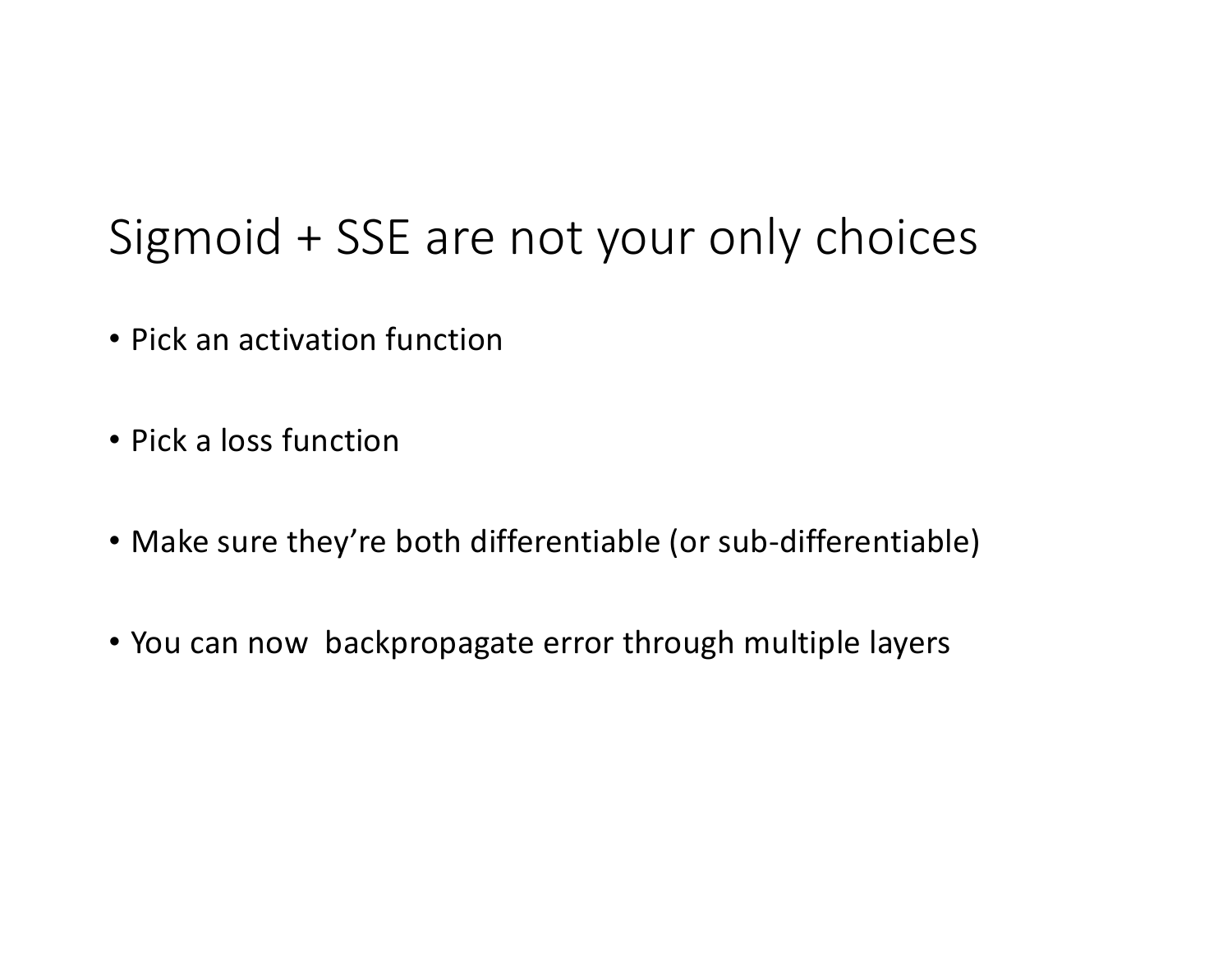# TanH: A shifted sigmoid

• Sigmoid 
$$
f(x) = \frac{1}{1 + e^{-(w^T x)}}
$$

$$
f(x) = \frac{2}{1 + e^{-2(w^T x)}} - 1
$$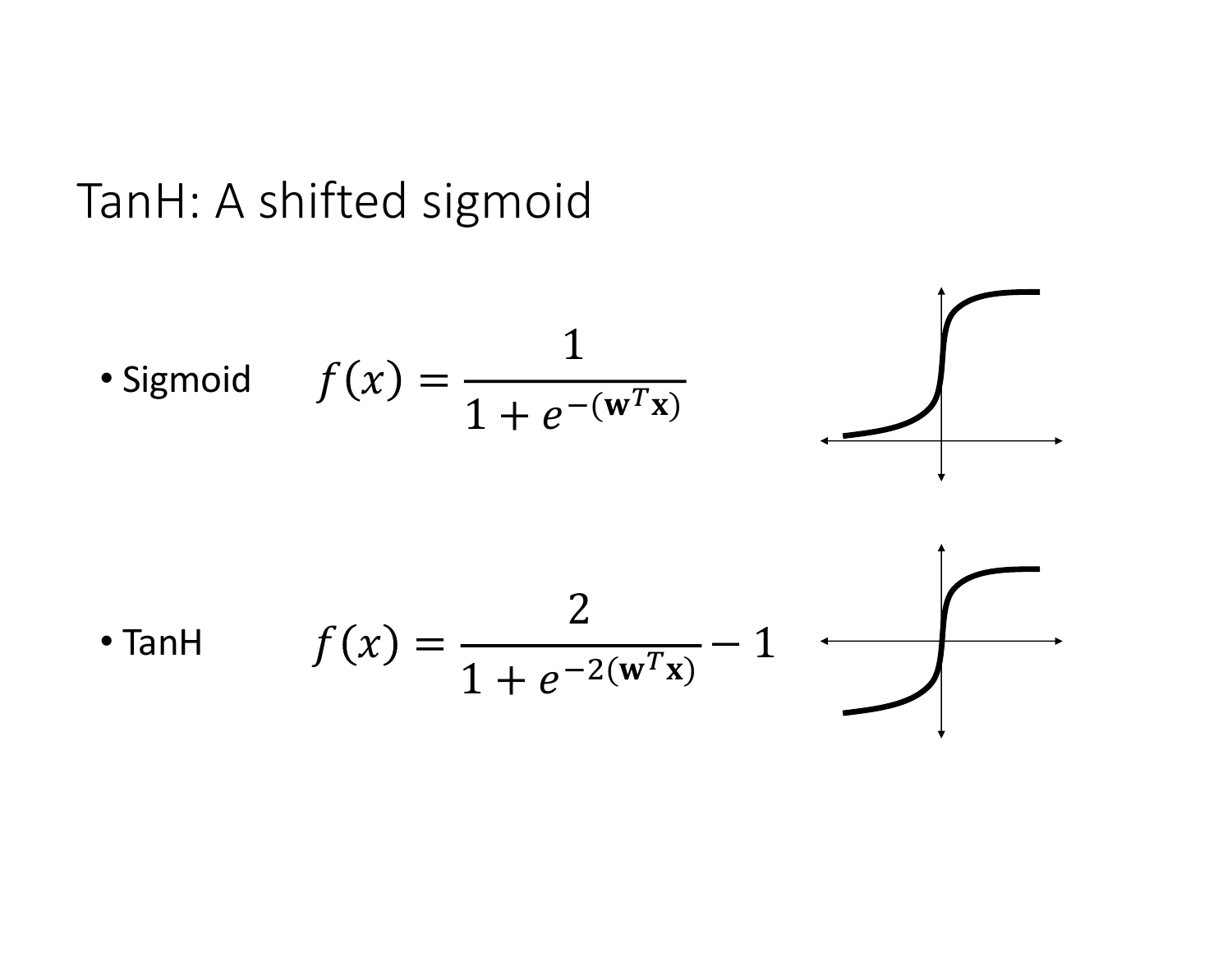# Rectified Linear Unit (ReLU) & Soft Plus :

• ReLU 
$$
f(x) = max(0, \mathbf{w}^T \mathbf{x})
$$



• Soft Plus 
$$
f(x) = \ln(1 + e^{w^T x})
$$

• Both can be combined in layers to make non-linear functions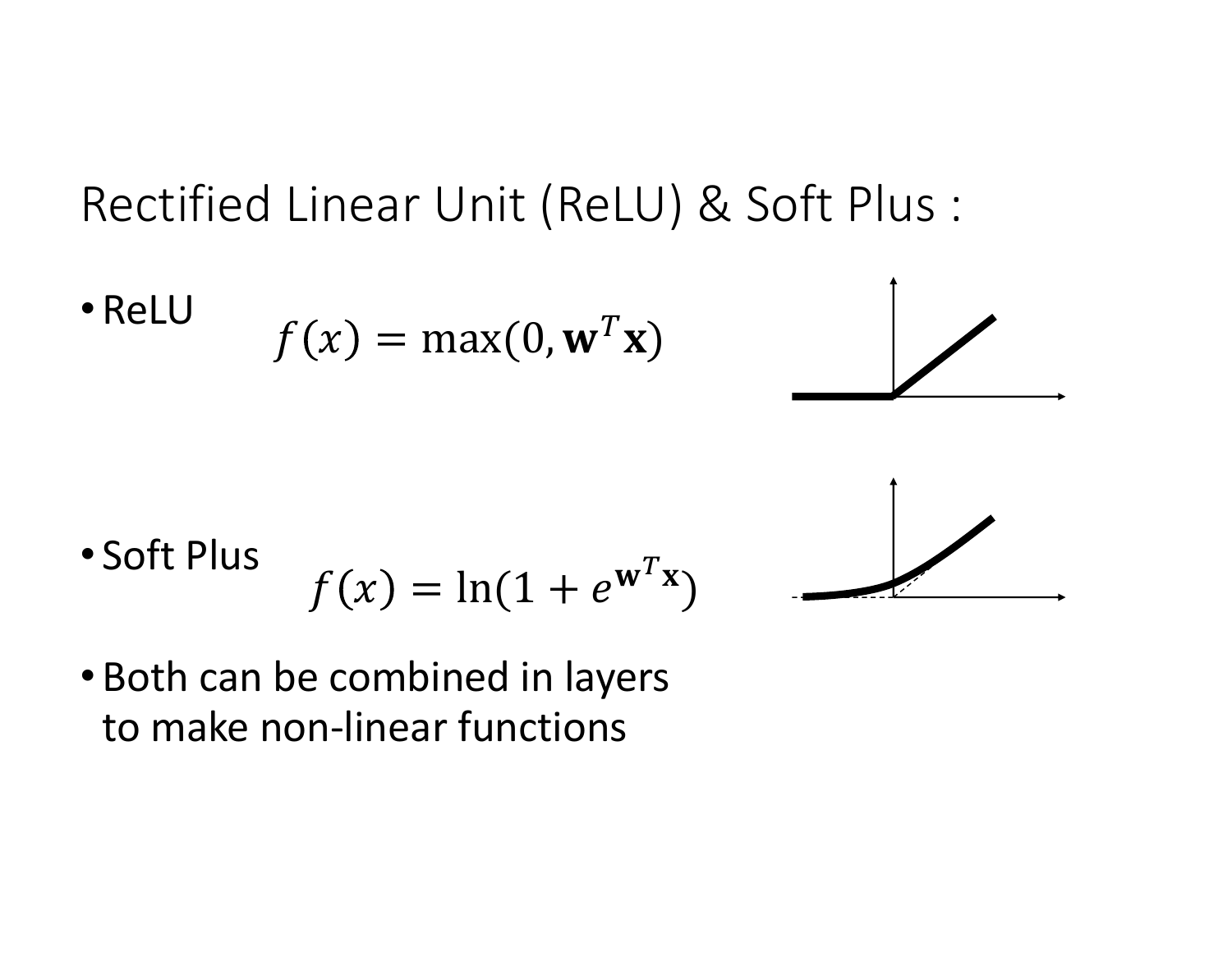# There are many activation & loss functions

- As a system designer, you need to consider what activation function make sense for your problem
- The right loss function makes the difference between a learnable problem and an unlearnable one
- Different layers may have different activation functions
- Multiple loss functions may be used when teaching the network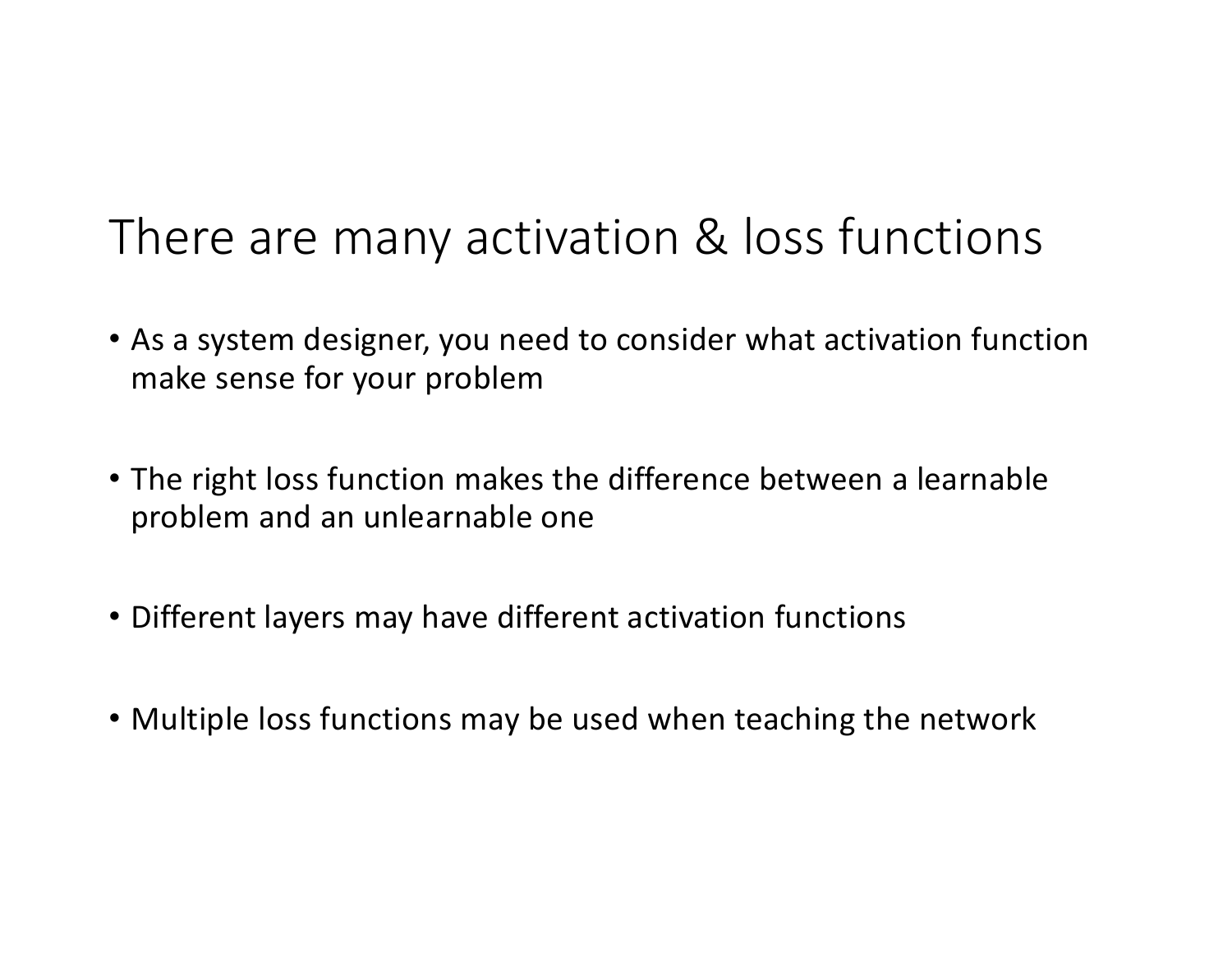# Cross-entropy Loss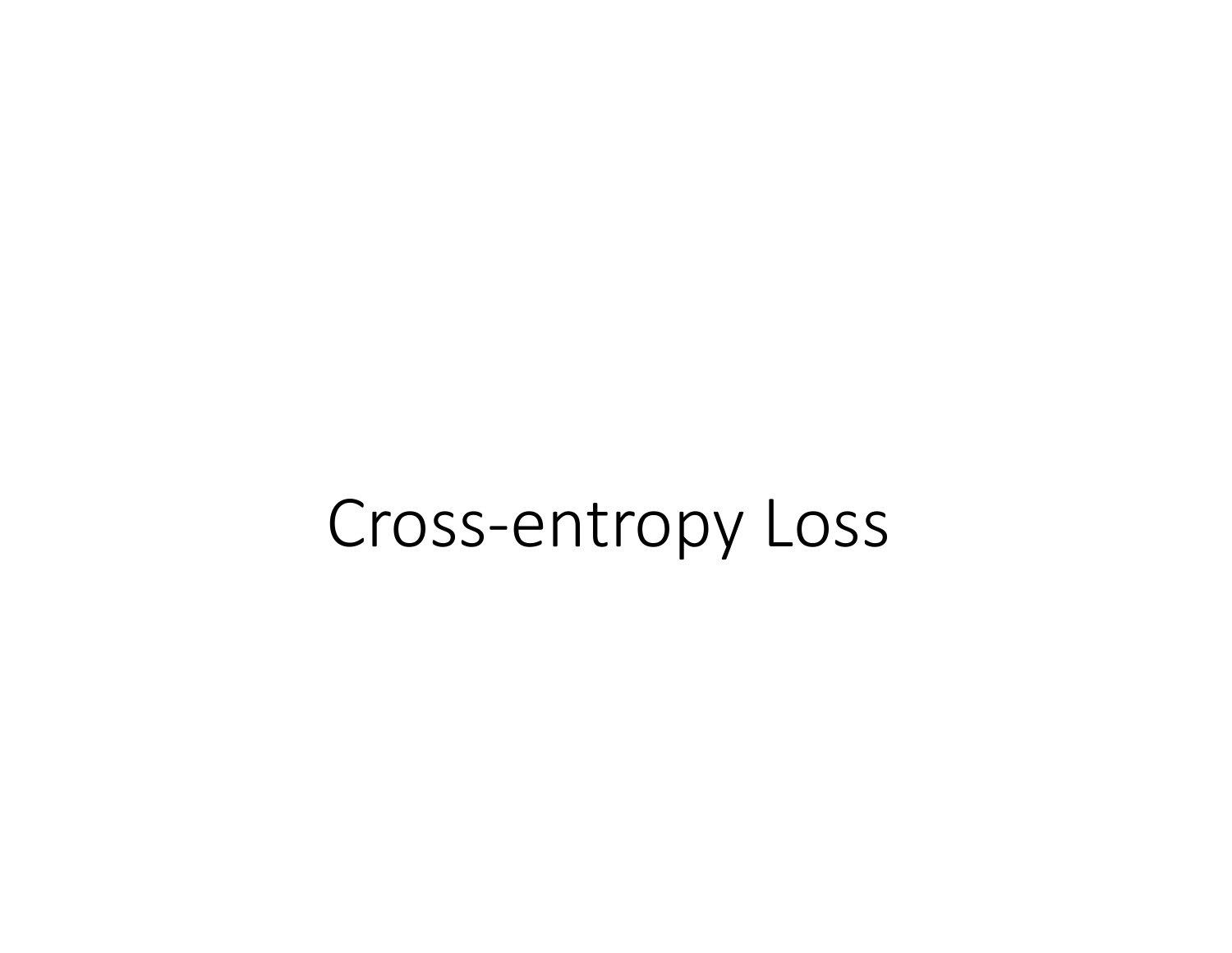# Probability distribution

- \* Discrete random variable Y represents some experiment.
- \*  $P(X)$  is the probability distributions over  $\{x_1, ..., x_n\}$ , the set of possible outcomes for  $X$ .
- \* These outcomes are mutually exclusive.
- \* Their probabilities sum to one :

$$
\sum_{i=1}^n P(x_i) = 1
$$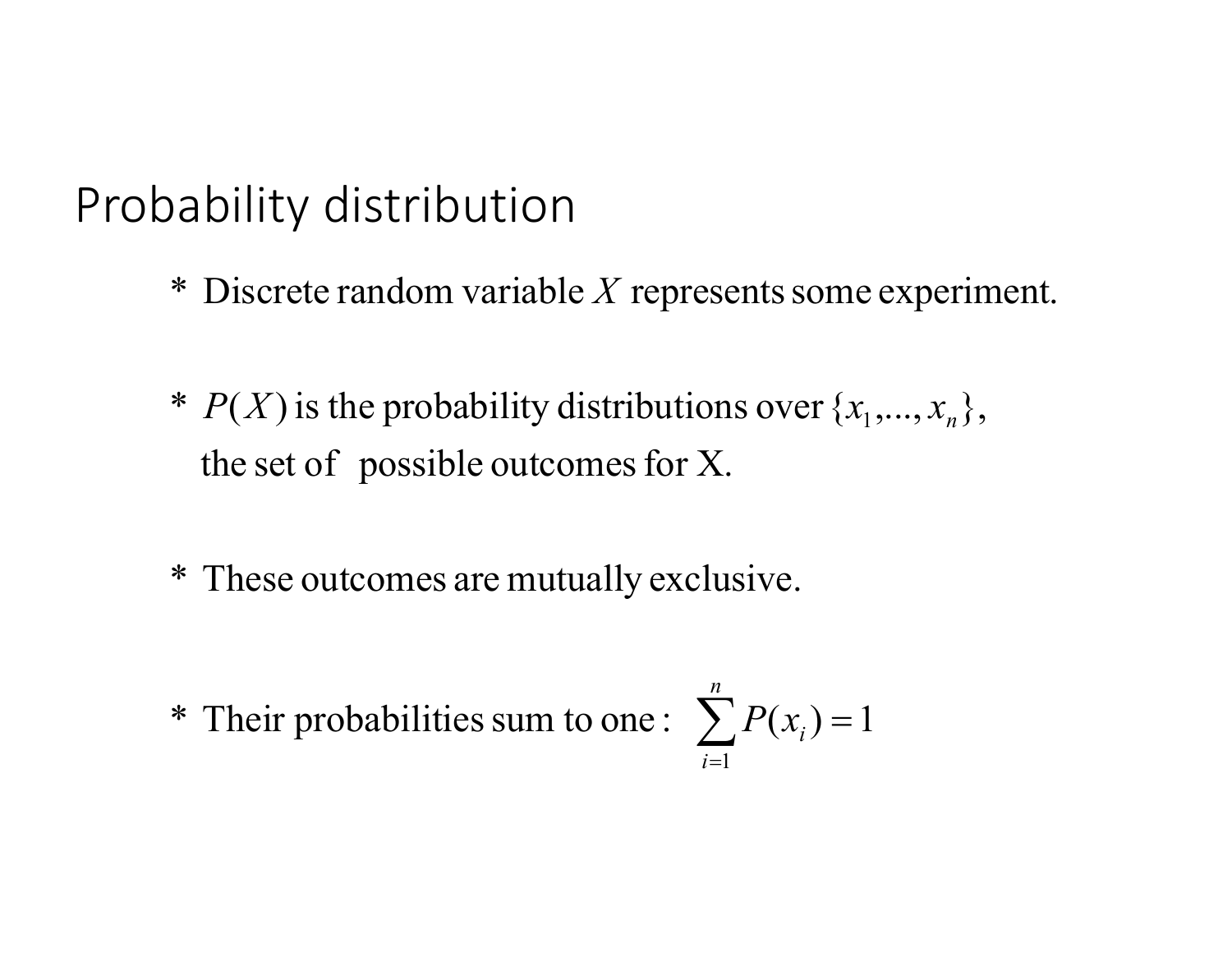# Entropy

- Entropy is the measure of the skewedness of a distribution
- The higher the entropy, the harder it is to guess the value a random variable will take when we draw from the distribution.
- Here,

$$
H(P) = -\sum_{i=1}^{N} P(i)\log(P(i))
$$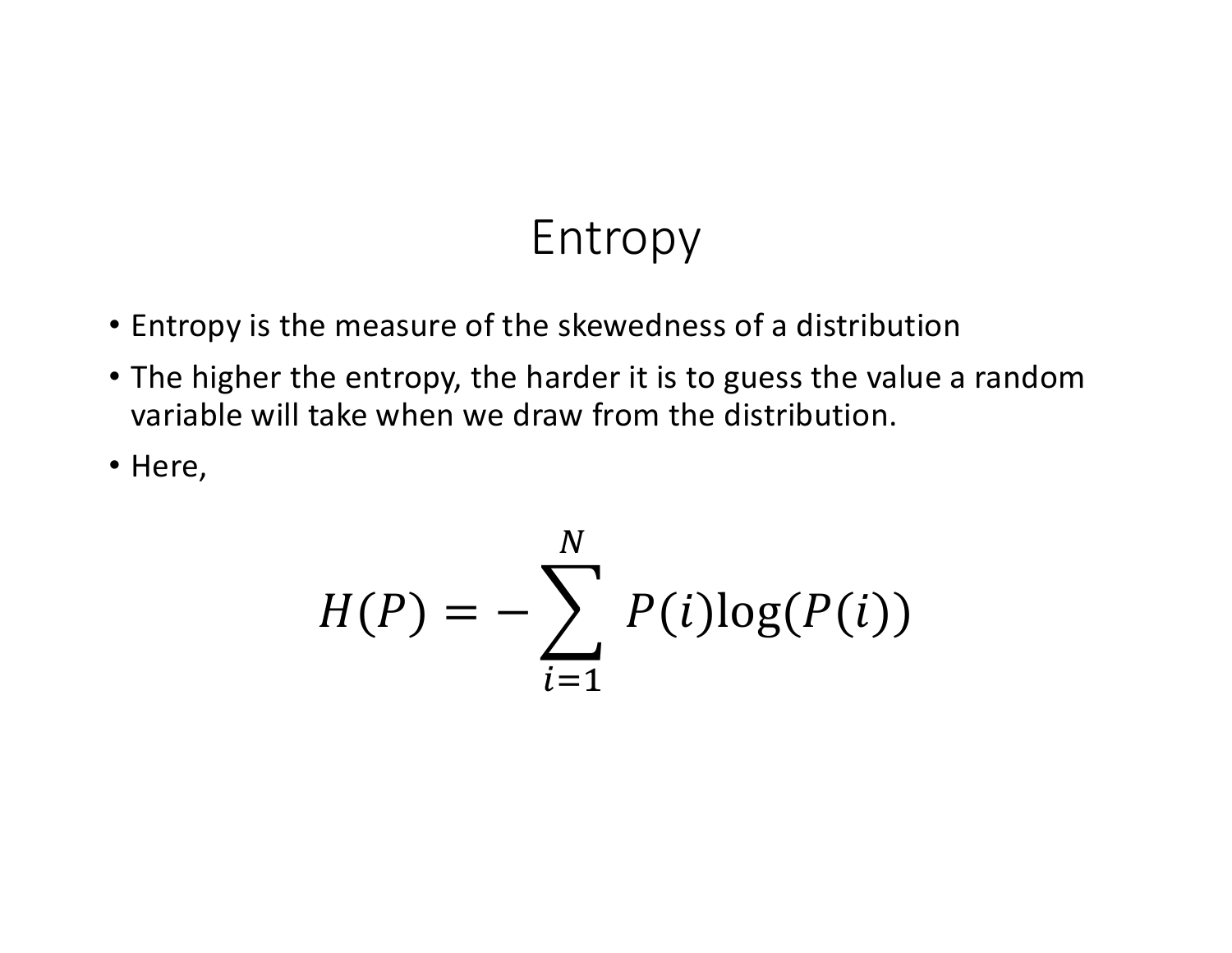# Some examples

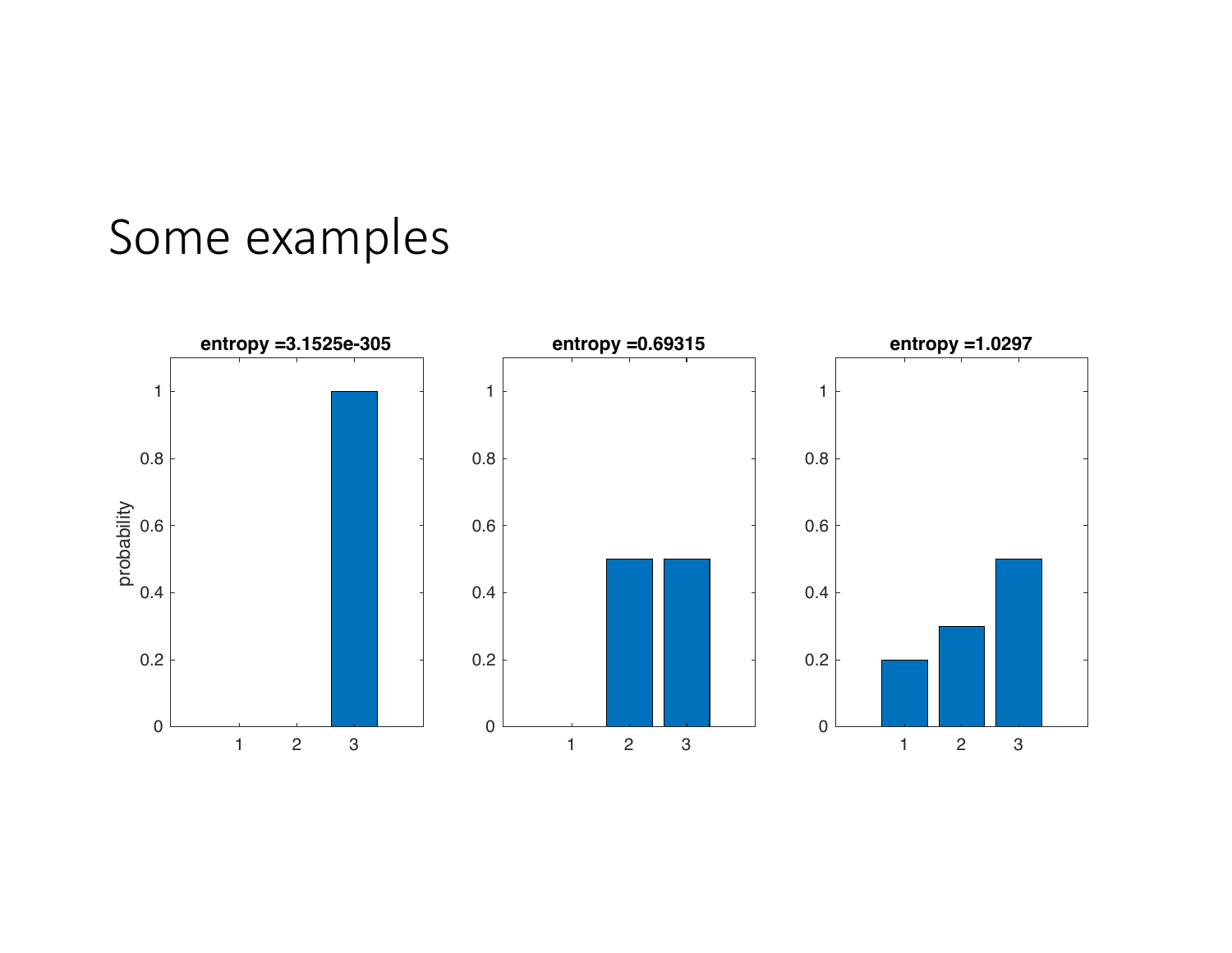### Cross Entropy

- Cross entropy is a measure of the similarity between distributions
- It is \*NOT\* symmetric.

$$
H(P,Q) = -\sum_{i=1}^{N} P(i)\log(Q(i))
$$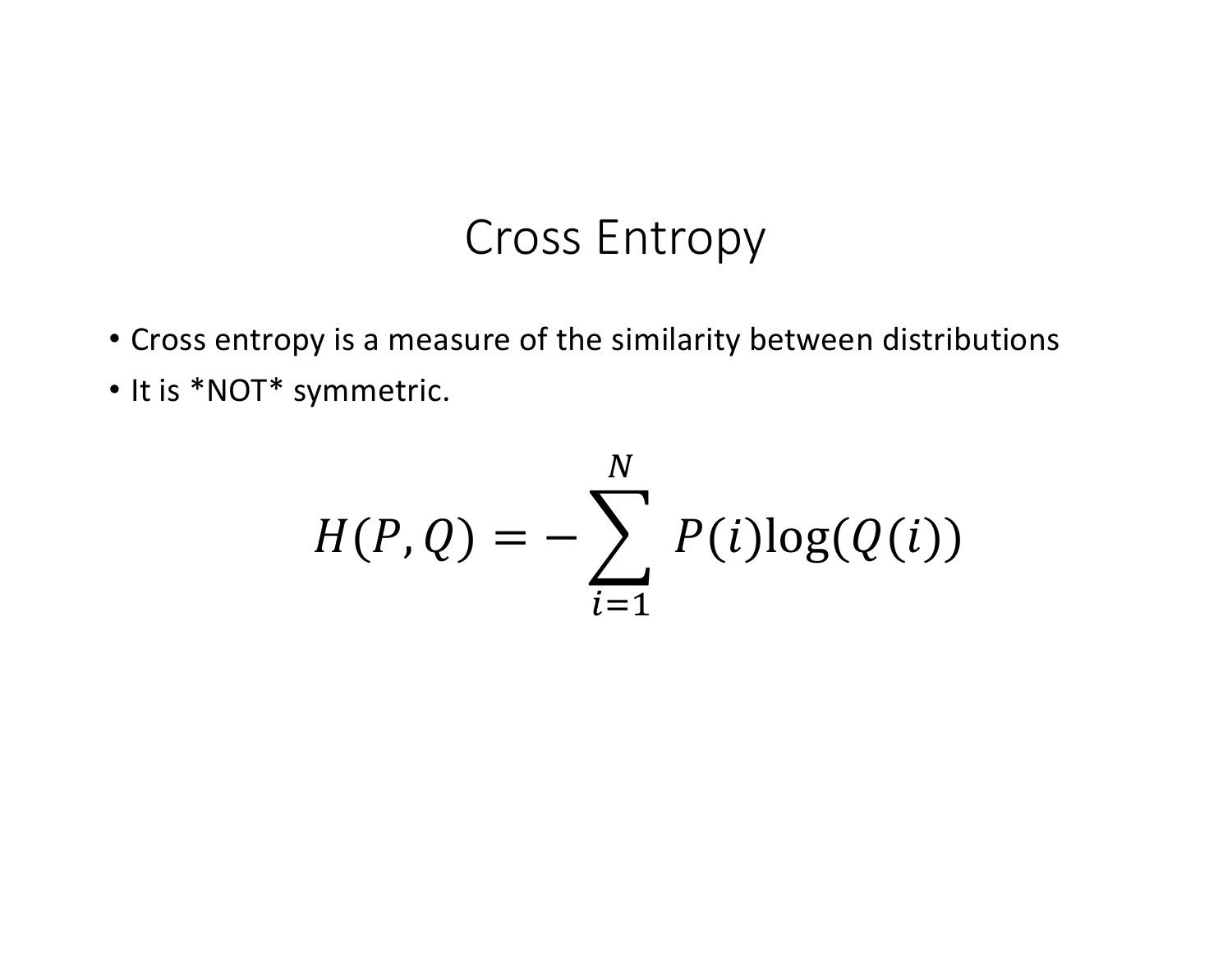## An example

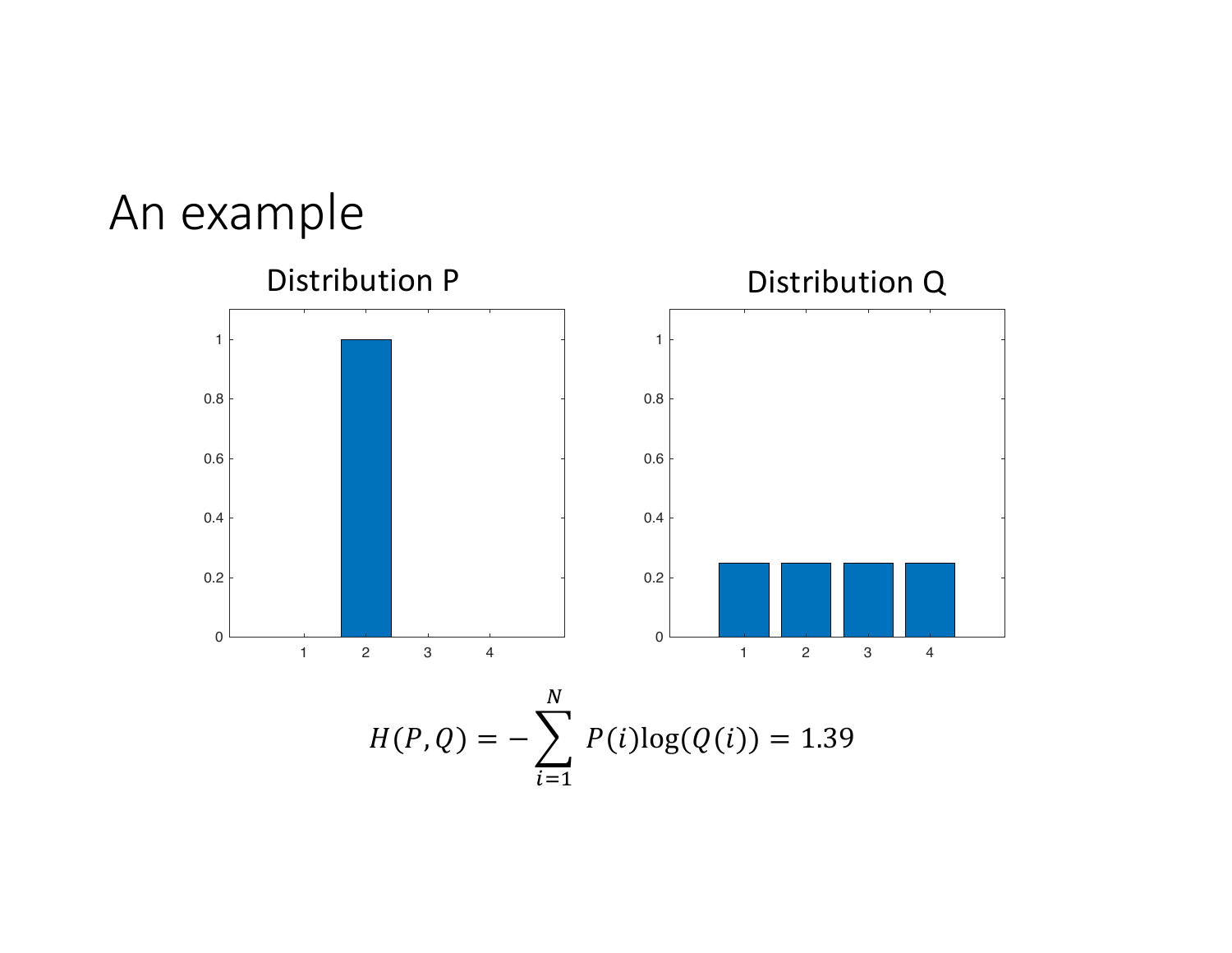## An example

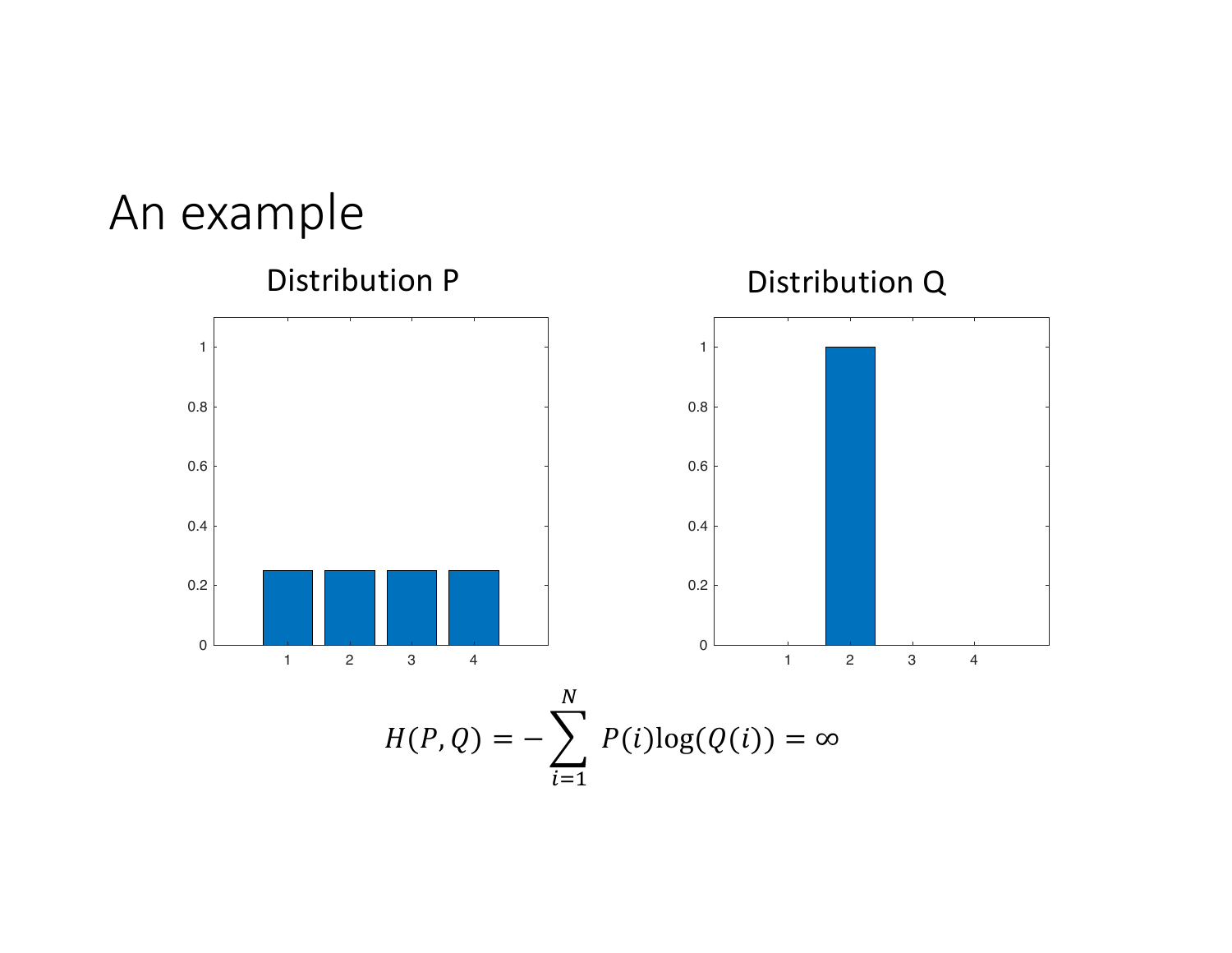### Soft Max Function

- Turns an N-dimensional vector of real numbers into a probability distribution, even if the vector elements are both positive and negative
- For a deep net,  $a_i$  is the output of the ith node in the output layer

$$
p_i = \frac{e^{a_i}}{\sum_{j=1}^N e^{a_j}}
$$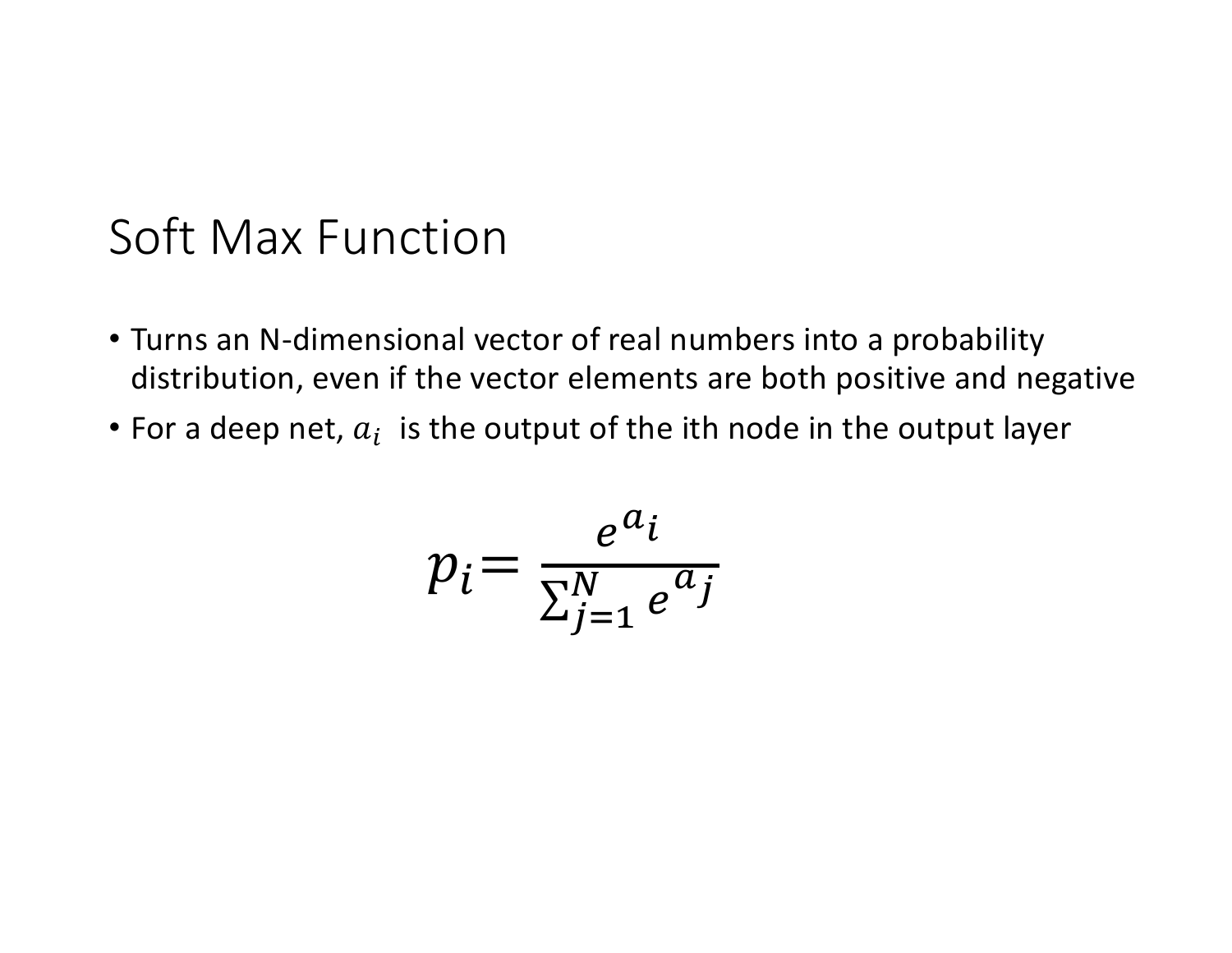# "One Hot" Encoding

- A vector of values where a single element is 1 and all the rest are 0
- Common way to encode the true label, y, in a multi-class labeling problem
- Can be interpreted as a probability distribution



 $y = 0010000000$   $y = 0000010000$ 

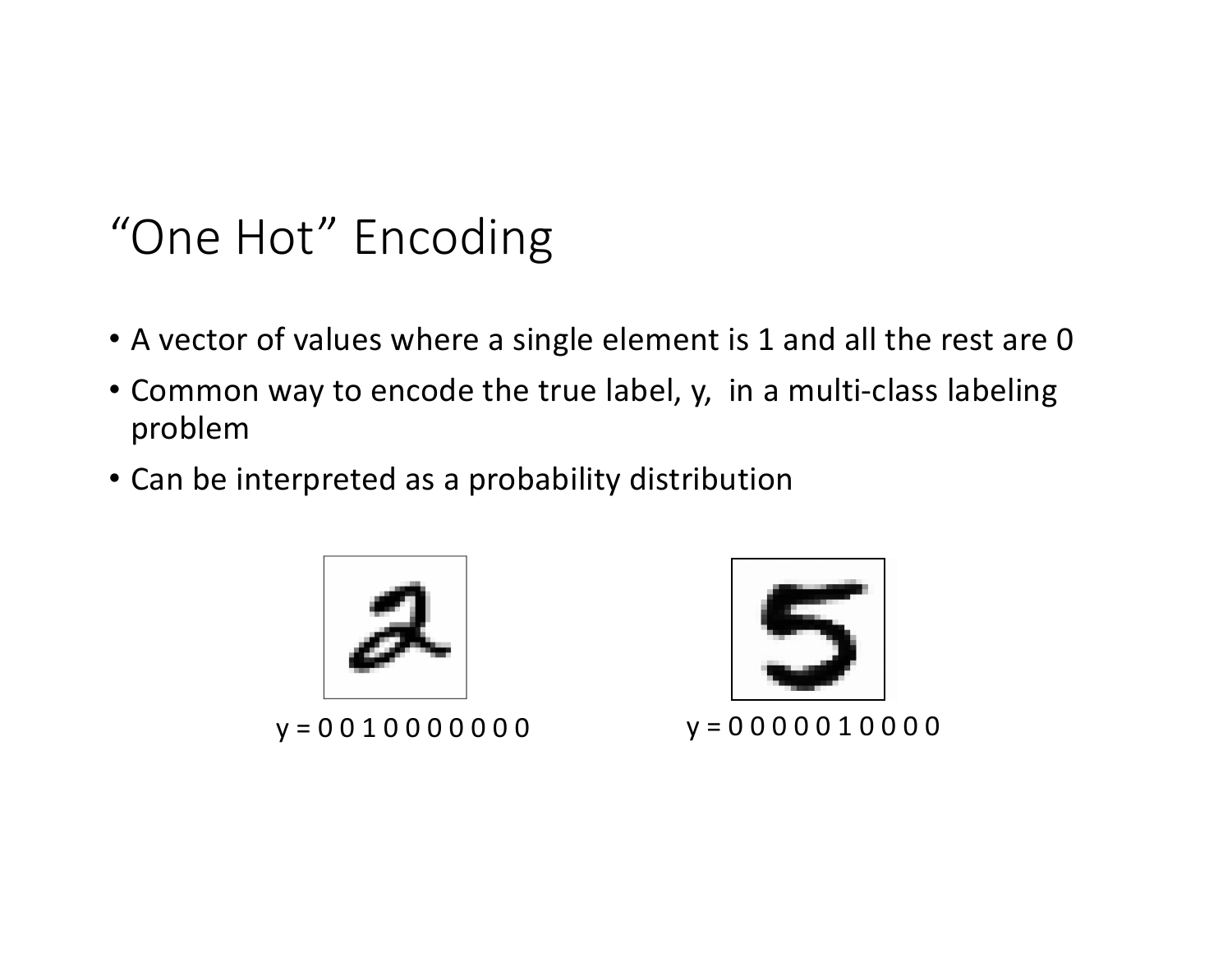#### Cross Entropy Loss Function

Given: "true" distribution  $y = \{y_1, y_2, ..., y_N\}$  <-often a one-hot encoding and estimated distribution  $\hat{y} = {\hat{y}_1, \hat{y}_2, ..., \hat{y}_N}$  <-soft max over the last layer

Define cross entropy loss between 2 distributions as

$$
L(y, \hat{y}) = -\sum_{i=1}^{N} y_i \log(\hat{y}_i)
$$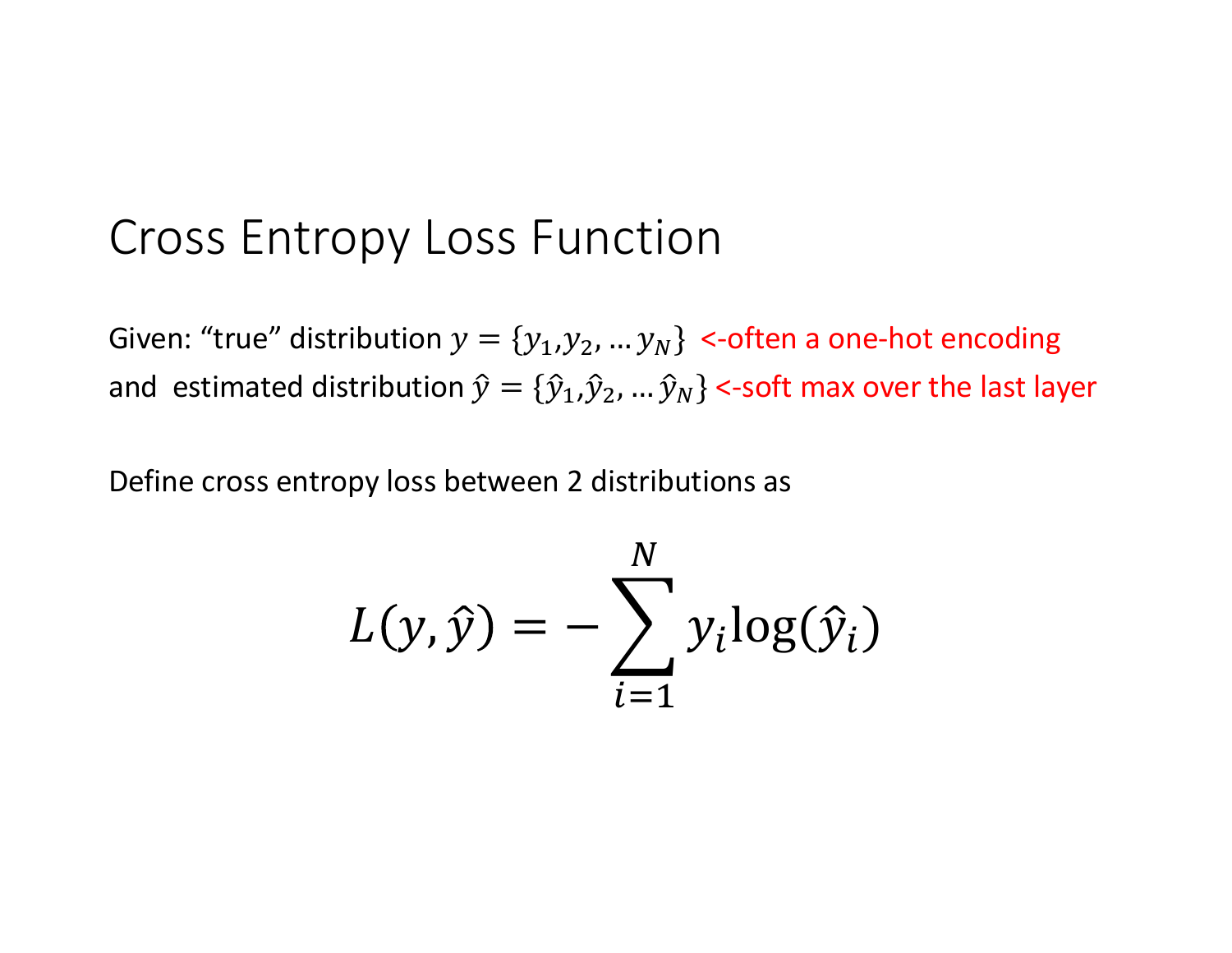Why softmax?

Why do I need this?

$$
p_i = \frac{e^{a_i}}{\sum_{j=1}^N e^{a_j}}
$$

Wouldn't taking the absolute value and averaging do just as well?

$$
p_i = \frac{|a_i|}{\sum_{j=1}^N |a_j|}
$$

- Softmax is a multivariate extension of the sigmoid (logistic) function
- When combined with cross entropy loss function, the resulting derivative is a very nice one.